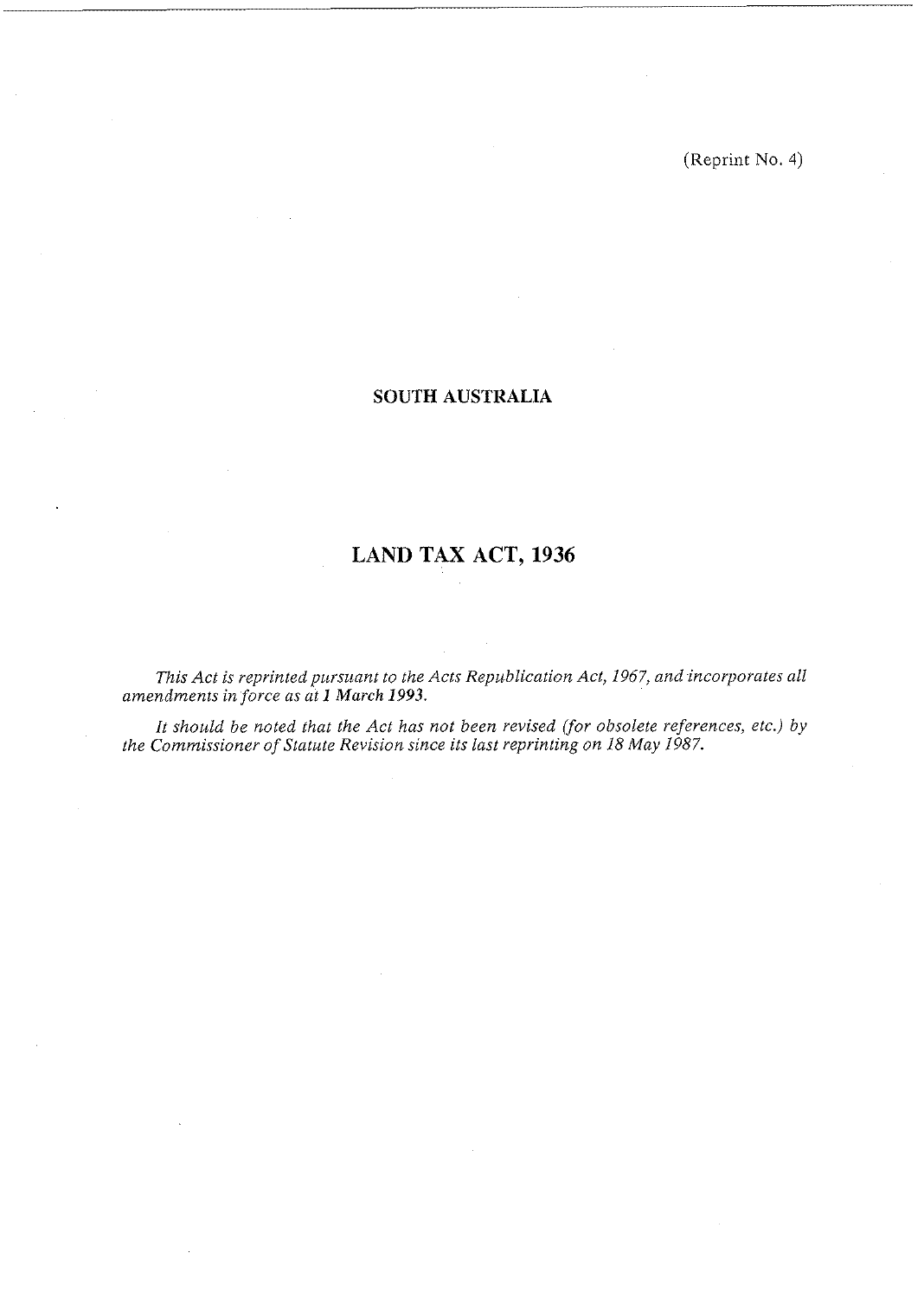## **SUMMARY OF PROVISIONS**

## PART I

## PRELIMINARY

#### Section

- 1. Short title<br>4. Interpretat **Interpretation**
- 

# PART I1

#### ADMINISTRATION

- 
- 48. The Commissioner and staff 5. Administration by Commissioner
- 4a. The Commissioner and staff<br>5. Administration by Commissioner<br>7. Commissioner may act as a State taxation officer<br>7a. Secrecy
- Secrecy

#### PART Ill

#### THE TAXES ON LAND

- 
- 10. Exemption from land tax lOa. Exemption of certain residential land from land tax
- 11. Taxable value of land 12. Scale of land tax
- 
- 
- 
- 12. Scale of land tax<br>12c. Defined rural areas<br>12d. Defined shack-site areas<br>13. Minimum tax<br>15. Tax in cases where there
- Tax in cases where there are two or more owners

#### PART IV

#### L.IABILITY AND DISTRIBUTION OF LIABILITY

#### Liability to Tax

- 
- 31. Liability to land tax<br>32. Change of ownership
- 31. Liability to land tax<br>32. Change of ownership<br>33. Taxpayers representative capacity

#### *Di.riribution of Burden of* Tuxacion

- Liability for tax to be joint and several 34.
- $\frac{35}{40}$
- 
- 35. Distribution of burden<br>40. Indemnity to taxpayer in representative capacity<br>42. Contracts, etc., to evade land tax

#### PART VI

#### COLLECTION AND RECOVERY OF TAX

#### *Time for Paymen1*

- 
- 56. Time for payment of tax 56a. Request for detailed statement of tax claim
- 57. Power of Commissioner to extend time for payment
- 
- 58. Fines for unpaid land **lax**  58a. Postponement and remission of tax in cases of hardship

#### *Recovery of Tuxes*

- 
- 59. Recovery of land tax as a debt<br>61. Power to collect tax from persons owing money to taxpayer 59. Recovery of land tax as a debt<br>61. Power to collect tax from person<br>62. Notice of intention to let or sell<br>65. Transfer of land to the Crown
- 
- *65.* Transfer of land to the Crown
- *66.* Land tax to be a first charee on land
- 66a. Certificates in respect of liability to land tax 67.
- 67. No statute of limitation to apply<br>68. Alterations to valuations or assessments of tax
- 

#### PART VII

#### MISCELLANEOUS

- 68a. Objections<br>68b. Appeal
- 
- Appeal<br>Tax recoverable 68c.<br>73.<br>74.<br>75.<br>76.<br>77.<br>80.
- 
- Powers of inspection and inquiry Commissioner may cause a person to be examined before a local court
- Evidence
- Summary procedure
- Prosecution may be commenced within three years
- Regulations

 $\ddot{\mathbf{1}}$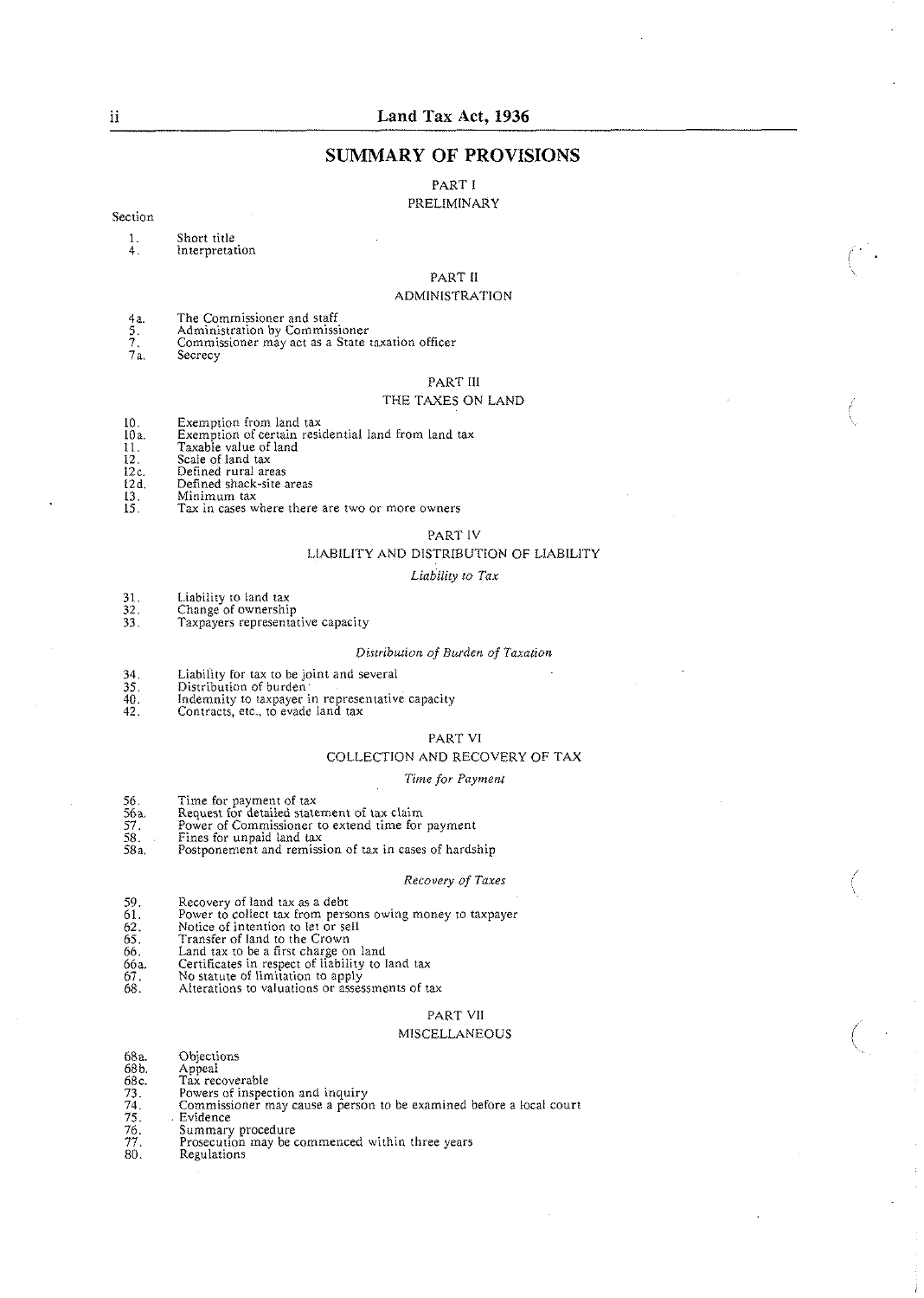# **LAND TAX ACT, 1936**

#### being

### Land Tax Act, 1936, No. 2318 of 1936 [Assented to 26 November 1936]<sup>1</sup>

#### as amended by

Land 'Tax Act Amendment Act, 1942. No. 34 of 1942 [Assented to 26 November 1942) Land Tax Act Amendment Act, 1948, No. 16 of 1948 [Assented to 23 September 1948]  $\,$ and Tax Act Amendment Act, 1952, No. 47 of 1952 [Assented to 4 December 1952]<sup>2</sup><br>Jand Tax Act Amendment Act, 1961, No. 8 of 1961 [Assented to 19 October 1961]<sup>3</sup> Land Tax Act Amendment Act, 1965, No. 32 of 1965 [Assented to 2 December 1965] Land Tax Act Amendment Act, 1966, No. 39 of 1966 [Assented to 25 August 1966]. Land Tax Act Amendment Act, 1967, No. 40 of 1967 [Assented to 28 September 1967] $^4$ Land Tax Act Amendment Act, 1969, No. 56 of 1969 [Assented to 4 December 1969]<sup>51</sup><br>Land Tax Act Amendment Act, 1970, No. 49 of 1970 [Assented to 10 December 1970]<sup>6</sup><br>Land Tax Act Amendment Act, 1971, No. 53 of 1971 [Assent Statutes Amendment (Valuation of Land) Act. 1972, No. 79 of 1972 (Assented to 5 October 1972j8 Rates and Taxes Remission Act, 1974, No. 16 of 1974 [Assented to 4 April 1974] $^9$ Land Tax Act Amendment Act, 1974, No. 109 of 1974 [Assented to 5 December 1974] Land Tax Act Amendment Act, 1975, No. 48 of 1975 [Assented to 10 April 1975] $^{10}$   $\,$ Statutes Amendment (Rates and Taxes Remission) Act, 1975, No. 98 of 1975 [Assented to 20 November 1975] $^{11}$ and Tax Act Amendment Act, 1976, No. 41 of 1976 [Assented to 22 October 1976] $^{12}$ and Tax Act Amendment Act, 1977, No. 32 of 1977 [Assented to 27 October 1977] $^{13}$ Statutes Amendment (Rates and Taxes Remission) Act, 1977, No. 55 of 1977 [Assented to 15 December 1977114 Land Tax Act Amendment Act, 1979, No. 61 of 1979 [Assented to 8 November 1979] $^{15}$ Statutes Amendment (Valuation of Land) Act, 1981, No. 29 of 1981 [Assented to 19 March 1981] $^{16}$ Land Tax Act Amendment Act, 1982, No. 79 of 1982 [Assented to 9 September 1982] $\frac{17}{16}$ and Tax Act Amendment Act, 1983, No. 80 of 1983 [Assented to 24 November 1983] $^{18}$ Valuation of Land Act Amendment Act, 1984. No. 88 of 1984 [Assented to 29 November 1984j'9 Land Tax Act Amendment Act, 1985, No. 79 of 1985 [Assented to 22 August 1985] $^{20}$  . Land Tax Act Amendment Act, 1986, No. 62 of 1986 [Assented to 6 November 1986] $^{21}$ 

<sup>1</sup> Came into operation 7 January 1937: Gaz. 7 January 1937, p. 1.<br><sup>2</sup> For operation and application see Act No. 47 of 1952, s. 18.

For operation and application see Act No. 8 of 1961, s. 13.

"ame into operation 22 February 1968, being the day on which the Real Property Act Amendment (Strata Titles) Act, 1967, came into operation: Gaz. 22 February 1968, p. 515.

Came into operation 21 May 1970: Gaz. 21 May 1970, p. 1842.

<sup>6</sup> Came into operation 30 June 1971: Gaz. 10 June 1971, p. 2830.<br>
<sup>7</sup> Came into operation at midnight on 30 June 1972: s. 2.

Came into operation 1 June 1972: s. 2.

<sup>9</sup> Came into operation 1 July 1973: s. 2.<br><sup>10</sup>Came into operation 2 June 1975: Gaz. 22 May 1975, p. 1987.

<sup>11</sup> Came into operation 1 July 1975: s. 2.

<sup>12</sup>Came into operation 30 June 1976: s. 2.

<sup>13</sup> Came into operation 30 June 1977: s. 2.

<sup>14</sup>Came into operation 1 July 1978: s. 2.

 $^{15}$ Came into operation 30 June 1979: s. 2

I6Came into operation 30 June 1981: Gaz. 4 June 1981. p. 1640.

<sup>17</sup> Came into operation (except s. 15) 30 June 1982: s. 2; s. 15 came into operation 8 December 1983: *Gaz.* 8 December 1983, p. 1616.<br><sup>18</sup>Came into operation 30 June 1983: s. 2.

<sup>19</sup>Came into operation 11 July 1985; Gaz. 4 July 1985, p. 6.

 $^{20}_{\circ}$ Came into operation at midnight on 30 June 1985: s. 2.

<sup>21</sup> Came into operation (except s. 7 and the schedule) at midnight on 30 June 1986: s. 2(1); remainder of Act came into operation 18 May 1987: Gaz. 23 April 1987. p. 1072.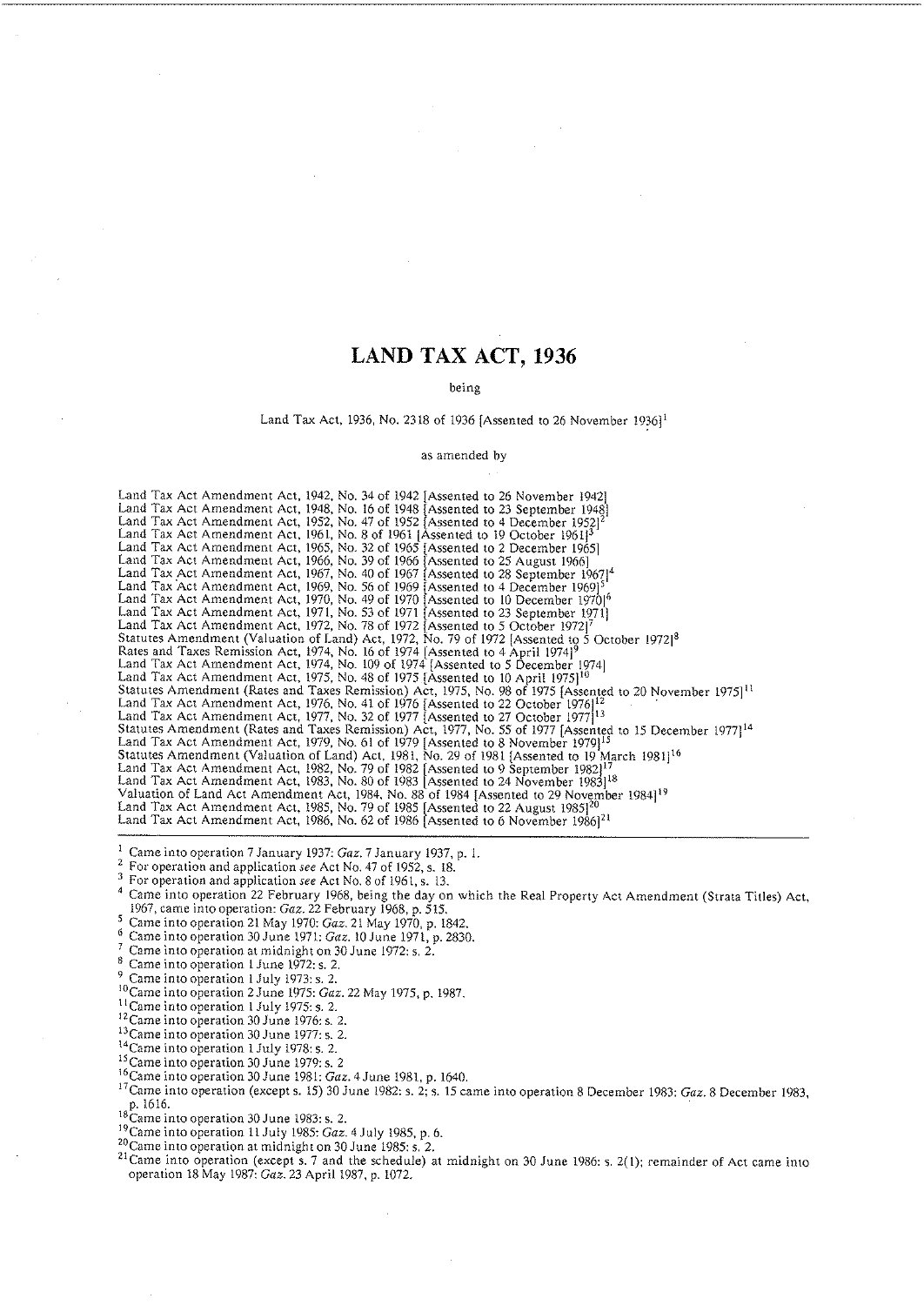| 2<br>Land Tax Act, 1936                                                                                                                                                                                                                                                                                                                                                                                                                                                                                                                                                                                                                                                                                                                                                                                                                                                                |
|----------------------------------------------------------------------------------------------------------------------------------------------------------------------------------------------------------------------------------------------------------------------------------------------------------------------------------------------------------------------------------------------------------------------------------------------------------------------------------------------------------------------------------------------------------------------------------------------------------------------------------------------------------------------------------------------------------------------------------------------------------------------------------------------------------------------------------------------------------------------------------------|
| Rates and Land Tax Remission Act, 1986, No. 78 of 1986 [Assented to 4 December 1986] <sup>1</sup><br>Statutes Amendment (Taxation) Act, 1987, No. 2 of 1987 [Assented to 5 March 1987]<br>Land Tax Act Amendment Act, 1987, No. 72 of 1987 (Assented to 5 November 1987) <sup>2</sup><br>Land Tax Act Amendment Act, 1988, No. 63 of 1988 [Assented to 27 October 1988] <sup>3</sup><br>Land Tax Act Amendment Act, 1989, No. 48 of 1989 [Assented to 31 August 1989] <sup>4</sup><br>Land Tax Act Amendment Act, 1990, No. 44 of 1990 [Assented to 25 October 1990] <sup>5</sup><br>Land Tax (Miscellaneous) Amendment Act 1991 No. 46 of 1991 [Assented to 21 November 1991] <sup>6</sup><br>Land Tax (Rates) Amendment Act 1992 No. 50 of 1992 [Assented to 29 October 1992]<br>Statutes Amendment (Explation of Offences) Act 1992 No. 71 of 1992 [Assented to 19 November 1992] 8 |
|                                                                                                                                                                                                                                                                                                                                                                                                                                                                                                                                                                                                                                                                                                                                                                                                                                                                                        |

## **An Act to consolidate the enactments relating to the imposition, assessment, and collection of taxes upon land.**

'The Parliament of South Australia enacts as follows:

## PART I

#### PRELIMINARY

## **Short title**

**1.** This Act may be cited as the Land Tax Act, *1936.* 

X X X X ::: **X** X 2:: Y <sup>X</sup>

#### **Interpretation**

**4.** (1) In this Act, unless the contrary intention appears—

|  |  |  |  | $\begin{array}{ccccccccccccccccccccccccc} \times & \times & \times & \times & \times & \times & \times & \times & \times & \times \end{array}$ |  |
|--|--|--|--|------------------------------------------------------------------------------------------------------------------------------------------------|--|
|  |  |  |  |                                                                                                                                                |  |

- "business of primary production" means the business of agriculture, pasturage, horticulture, viticulture, apiculture, poultry farming, dairy farming, forestry or any other business consisting of the cultivation of soils, the gathering in of crops, the rearing of livestock or the propagation and harvesting of fish or other aquatic organisms:
- "the Commissioner" means the Commissioner of Land Tax or any deputy of the Commissioner of Land Tax and includes any other person while performing any of the duties or functions of the Commissioner of Land Tax:

"company" includes any corporate body:

#### "defined rural area" means an area declared by the Governor under section 12c:

'Came into operation I April 1987: Gaz. 26 March 1987, p. 702.

Note: **7.** Asterisks indicate repeal or deletion of text.

<sup>&</sup>lt;sup>2</sup> Came into operation at midnight on 30 June 1987: s. 2.

<sup>3~</sup>ame into operation at midnight on 30 June 1988 **s.** *2.* 

<sup>&</sup>lt;sup>4</sup> Came into operation at midnight on 30 June 1989: s. 2.

<sup>&#</sup>x27;came into operation at midnight on 30 June 1990: s. 2.

<sup>&</sup>lt;sup>6</sup> Came into operation at midnight on 30 June 1991: s. 2.

<sup>&#</sup>x27;came intooperation at midnight on 30 June 1992: s. *2.* 

<sup>&</sup>lt;sup>8</sup>Came into operation 1 March 1993: *Gaz*. 18 February 1993, p. 600.

<sup>2.</sup> For the legisiadve history of the Act see Appendix 1. Entries appearing in the Appendix in bold type indicate the amendments incorporated since the last reprint.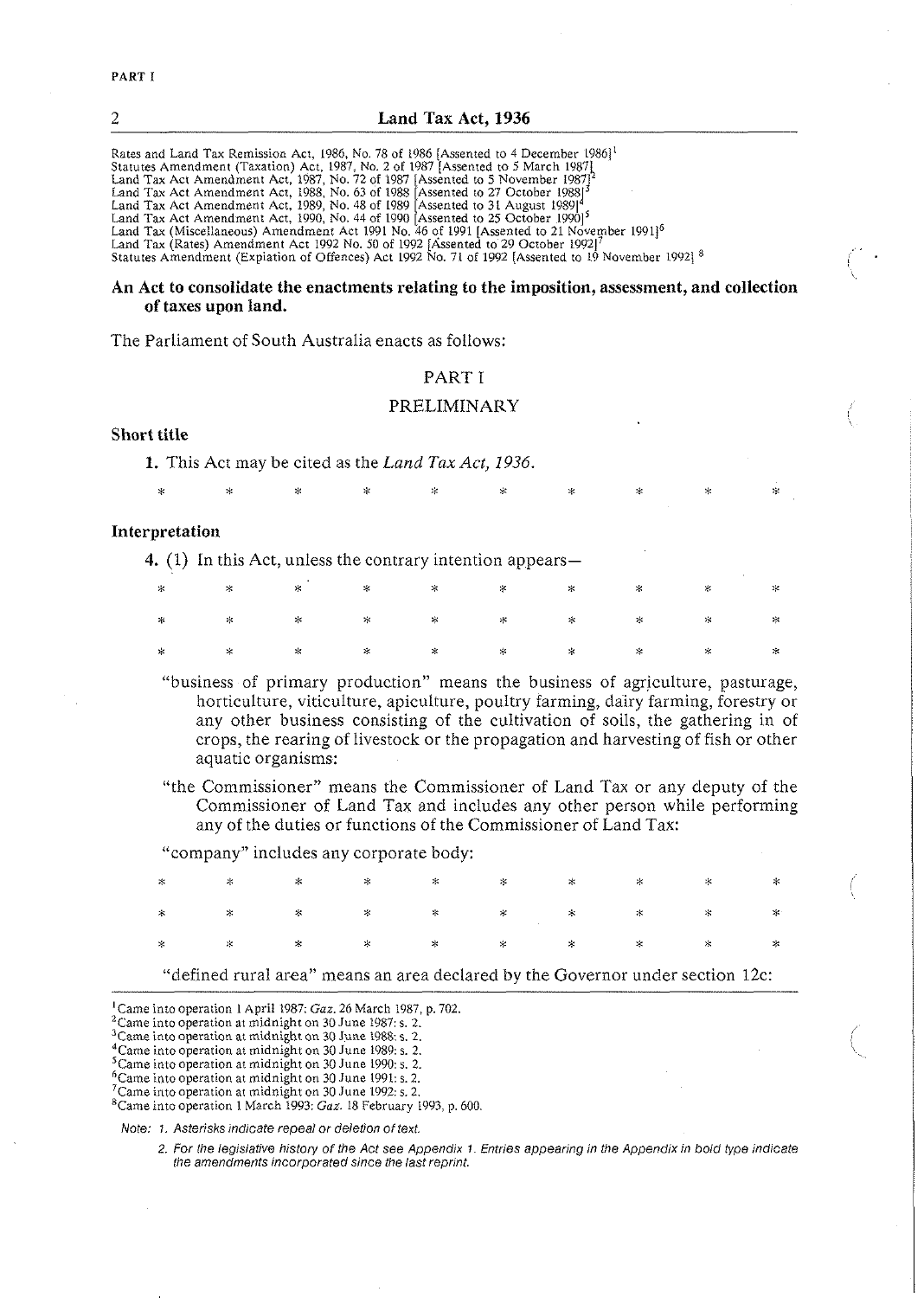**PART I** 

**3** 

**Land Tax Act. 1936** 

| "defined shack-site area" means an area declared by the Governor under |  |  |  |  |  |
|------------------------------------------------------------------------|--|--|--|--|--|
| section 12d:                                                           |  |  |  |  |  |

"determination of site value" in relation to land means a determination or assessment of site value in force under the *Valuation of Land Act, 1971:* 

 $\mathbf{r}$ ų,  $\mathbf{r}$ ý.  $\ast$  $\mathbf{r}$ 

"land used for primary production" means any parcel of land of not less than 0.8 hectare in area as to which the Commissioner is satisfied -

*(a)* that the land is used wholly or mainly for the business of primary production;

and

- *(b)* where the land is within a defined rural area that the principal business of the owner of the land-
	- (i) is primary production of the type for which the land is used and the land is used to a significant extent for the purposes of that business;

or

(ii) is the business of processing or marketing primary produce and the land or produce of the land is used to a significant extent for the purposes of that business:

"land tax" means any tax imposed by this Act:

"liquidator" means a person who, whether or not appointed as liquidator, is required by law to carry out the winding up of a company:

 $\ddot{\phantom{a}}$ 

"notice" means any notice, written or printed, or partly written or partly printed: " $^{\alpha}$ owner" —

- (a) in relation to land alienated from the Crown by grant in fee simple means any person (other than a mortgagee of the land)-
	- (i) who holds;

(ii) who is entitled to;

or

(iii) who is entitled to purchase or acquire,

a legal or equitable estate of fee simple in the land or any other estate or interest (other than an estate or interest of leasehold) in the land conferring a right to possession of the land;

- *(b)* in relation to land of the Crown subject to any agreement for sale, or right of purchase, means the person entitled to the benefit of that agreement or right of purchase;
- *(c)* in relation to land held under perpetual lease, means the holder of that lease;
- (d) in relation to land held under a shack site lease, means the holder of that lease: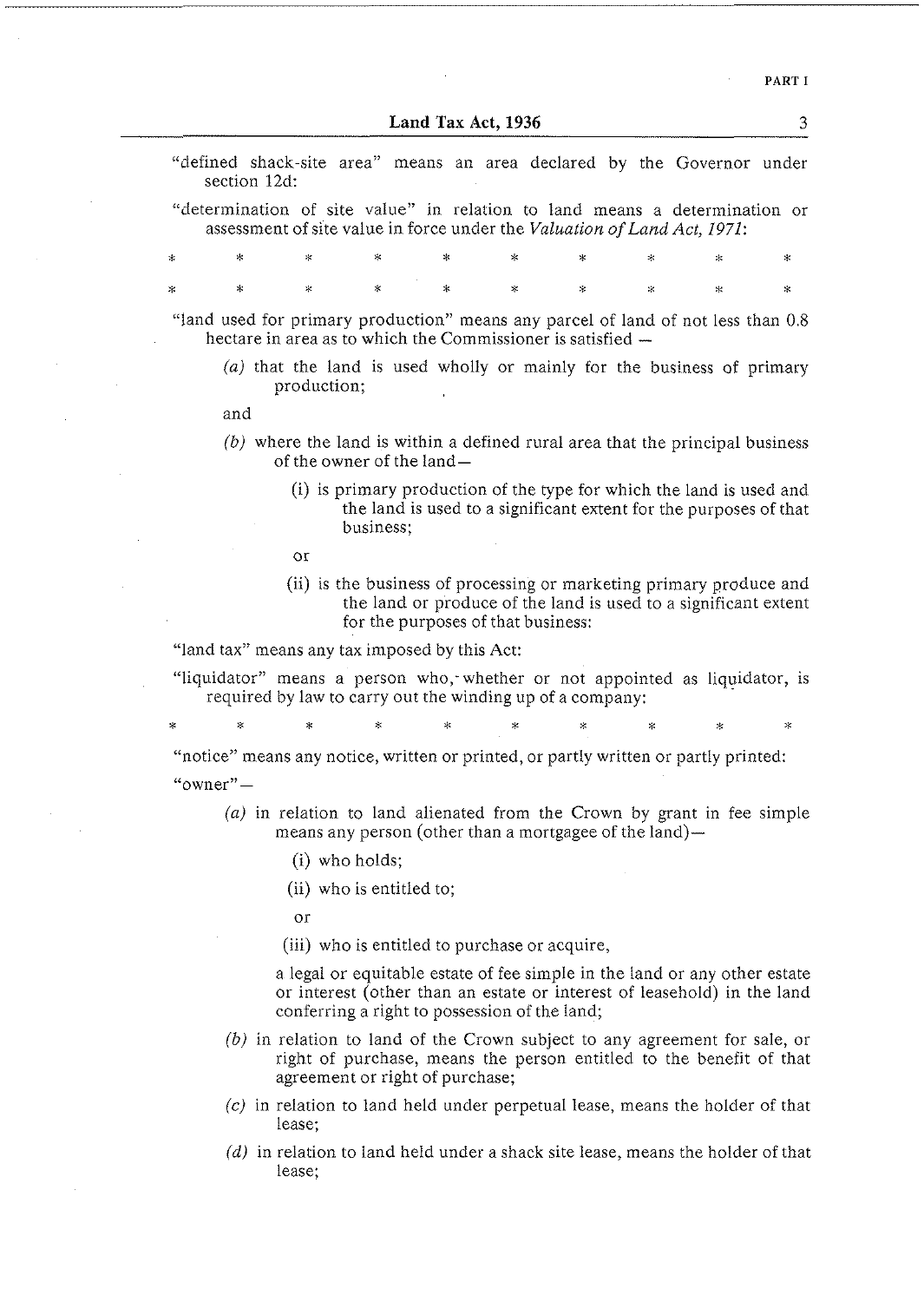and

*(e)* in relation to land in a defined shack-site area, means the occupier of the land:

"particular notice" means a notice served personally, or by leaving it at, or posting person to whom or to which the notice is intended to be given, or, by affixing it conspicuously on any land to which the notice relates:

"retirement village" means retirement village as defined in the *Retirement Villages Act, 1987:* 

ź.

"returns" includes all returns, declarations, statements, and information that are required to be furnished under this Act:

"shack site lease" means a lease for the occupation of land for holiday, recreational or residential purposes where-

- *(a)* the land is situated on or adjacent to the banks of the River Murray, a tributary of the River Murray, or a lake or lagoon connected with the River Murray or a tributary of the River Murray;
- (b) the lease was, as at midnight on 30 June, 1989, registered over the relevant land;

and

 $(c)$  the term of the lease is at least 40 years:

"site value" in relation to land has the meaning assigned by the *Valuation of Land Act, 1971:* 

"tax" means land tax, all interest payable in respect of land tax, and any fine imposed under this Act:

"taxpayer" includes every person who is liable to pay any tax pursuant to this Act:

"taxpayer in a representative capacity" means a taxpayer in respect of land to which the taxpayer is not beneficially entitled:

÷.

"trade" includes profession, trade, business, and avocation.

| $\begin{array}{ccccccccccccccccccccccccc} \ast & \times & \times & \times & \times & \times & \times & \times & \times & \times & \times \end{array}$ |  |  |  |  |
|-------------------------------------------------------------------------------------------------------------------------------------------------------|--|--|--|--|
|                                                                                                                                                       |  |  |  |  |
|                                                                                                                                                       |  |  |  |  |

*Note: For definition of divisional penalties (and divisional expiation fees) see Appendix 2.*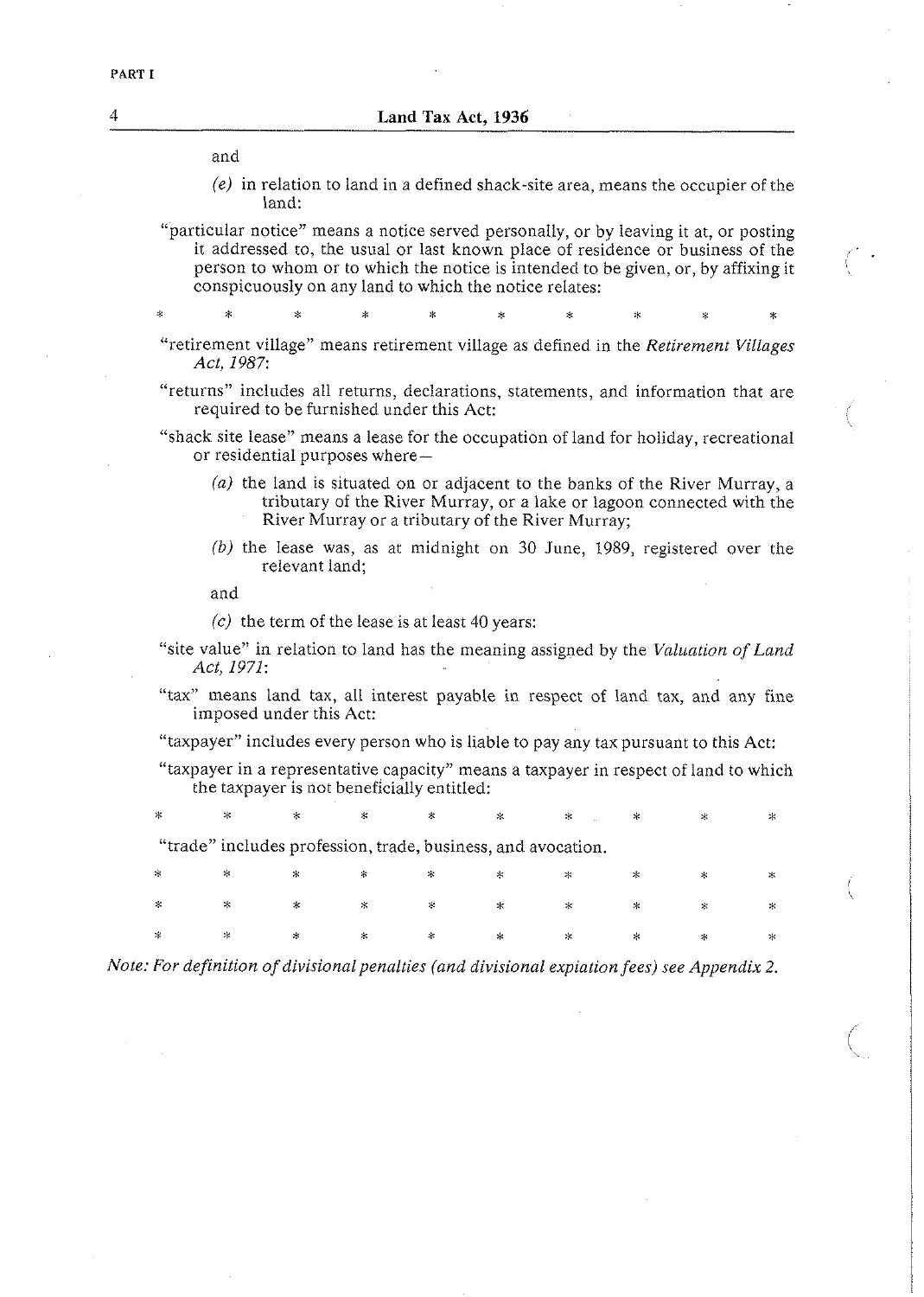## PART I1

## ADMINISTRATION

## **The Commissioner and staff**

**4a.** (1) There shall be a Commissioner of Land Tax.

(2) The Commissioner shall have such staff as is necessary for the administration of this Act.

**(3)** The Commissioner and the Commissioner's staff are Public Service employees.

## **Administration by Commissioner**

5. The Commissioner has the general administration of this Act.

i.

#### **Commissioner may act as a State taxation officer**

**7.** The Commissioner may perform the functions of a State taxation officer under Part IIIA of the *Taxation Administration Act 1953* of the Commonwealth.

## **Secrecy**

**7a. A** person shall not divulge or communicate information acquired in, or in connection with, the administration of this Act, except-

*(a)* with the consent of the person from whom the information was obtained;

*(b)* in connection with the administration of this Act;

 $(c)$  to-

(i) the Commonwealth Commissioner of Taxation;

or

(ii) an officer of this or another State, or of a Territory, employed in the administration of laws relating to taxation;

(d) to the Commissioner for Corporate Affairs;

or

(e) for the purposes of legal proceedings under this Act.

Penalty: \$10 000.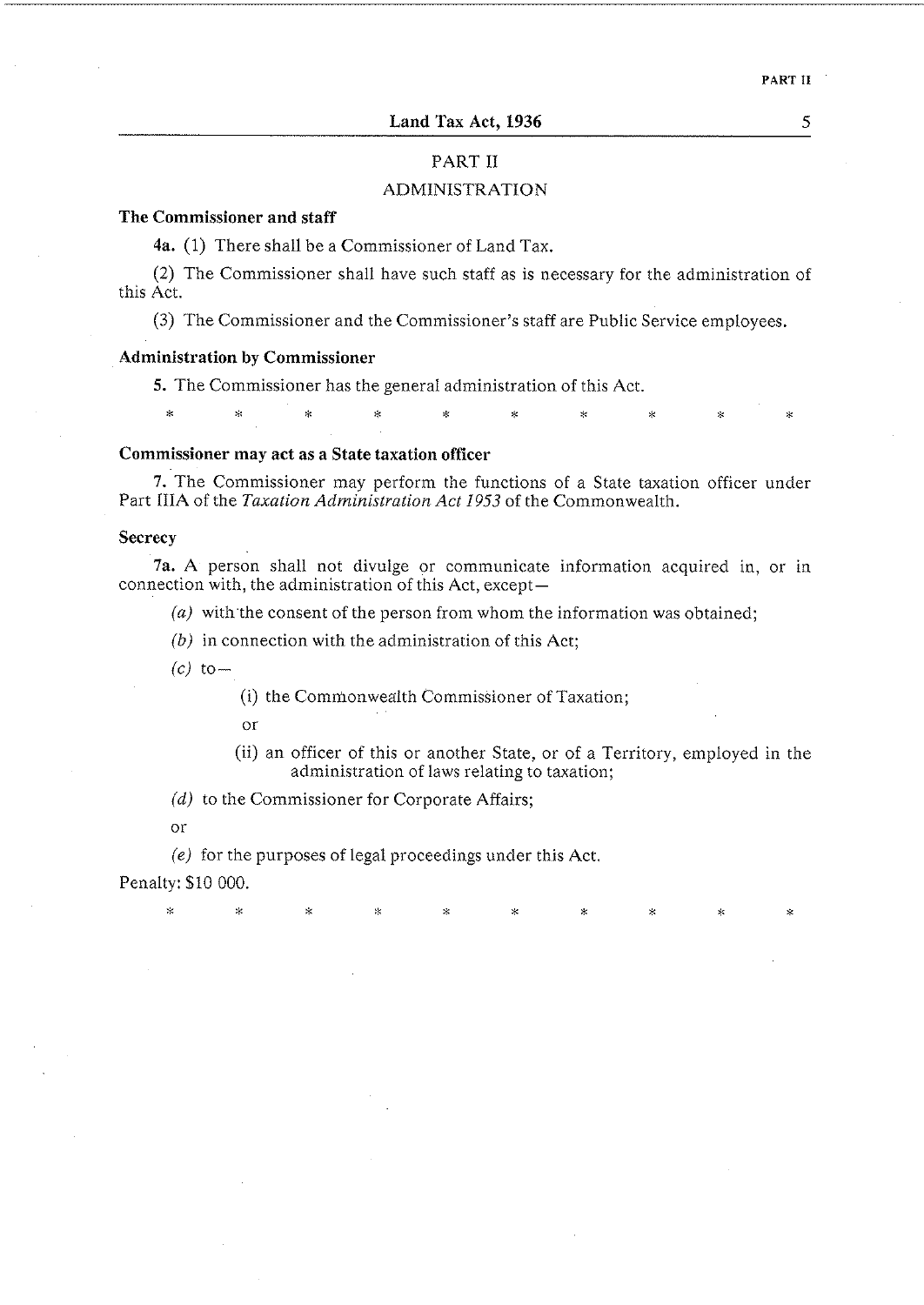## PART III

## THE TAXES ON LAND

## *Exemption from land tax*

**10.** (1) Taxes are imposed on all land in the State, with the following exceptions:

- $(a)$  land of the Crown that is not subject to-
	- (i) a perpetual lease;
	- or
	- (ii) an agreement for sale or right of purchase;
- *(b)* park land, public roads, public cemeteries, and other public reserves;
- $(c)$  land used solely for religious purposes, or used solely for the purposes of a hospital subsidized by the Government of the State, or used by any institute under the *Libraries Act*, 1982;
- $(d)$  land that is -
	- (i) owned by an association whose objects are or include the supplying to necessitous or helpless persons of living accommodation, food, clothing, medical treatment, nursing, pre-maternity or maternity care, or other help, either without cost to such persons or in return for payments or services the amount or value of which is in the Commissioner's opinion substantially less than the value of the accommodation, food, clothing, treatment, nursing, care or help supplied;

and

(ii) solely or mainly used for all or any such purposes;

- $(e)$  land that is
	- (i) owned by an association which receives an annual grant or subsidy from money voted by Parliament;
	- and
	- (ii) in the Commissioner's opinion, solely or mainly used for the purposes for which the grant or subsidy is made;
- **(f)** land that is let to or occupied by an association of the kind mentioned in paragraph (d) or *(e),* and that is used solely or mainly for purposes mentioned in those paragraphs, and for which the association pays either no rent or other sum or a rent or other sum that in the Commissioner's opinion is a nominal one;
- *(fa)* land that-
	- (i) is owned by an association whose object is, or whose objects include, the conservation of native fauna and flora;
	- and
	- (ii) is in the opinion of the Commissioner used, without profit to the association or any other person, solely or mainly as a reserve for the purpose of conserving native fauna or flora;
- $(g)$  land that is owned or occupied without payment by any person or association carrying on an educational institution otherwise than for pecuniary profit, and that is occupied and used solely or mainly for the purposes of such an institution (but this exemption does not extend to land or buildings held as an investment and not being the site or grounds of the institution);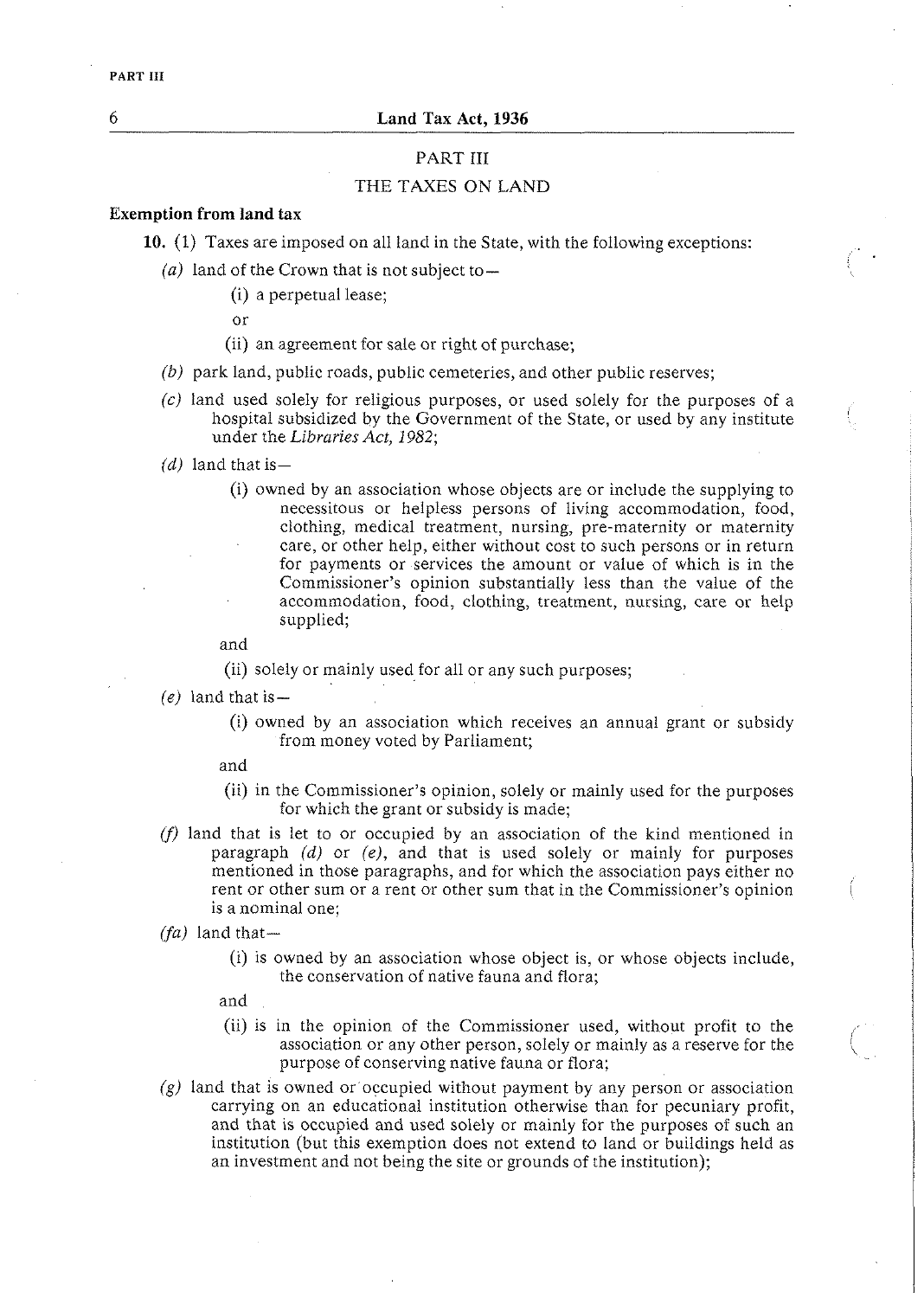- $(h)$  land that is owned by-
	- (i) a municipal or district council;
	- (ii) a controlling authority established under Part XIX of the *Local Government Act, 1934;*

or

(iii) the Renmark Irrigation Trust:

- *(i)* land that is owned by an association that is established for a charitable, educational, benevolent, religious or philanthropic purpose (whether or not the purpose is charitable within the meaning of any rule of law) and is declared by the Commissioner to be exempt from land tax on the ground-
	- (i) that the land is or is intended to be used wholly or mainly for that purpose;
	- or
	- (ii) that the whole of the net income (if any) from the land is or will be used in furtherance of that purpose;
- $(ia)$  land that is owned by-
	- (i) an association that holds the land wholly or mainly for the purpose of playing cricket, football, tennis, golf or bowling or other athletic sports or exercises;
	- (ii) an association that holds the land wholly or mainly for the purpose of horse racing, trotting, dog racing, motor racing or other similar contests;
	- (iii) an association of ex-servicemen or of dependants of ex-servicemen that holds the land for the social or recreational purposes of its members;
	- (iv) an association of employers or employees, registered under a law of the Commonwealth or of the State relating to industrial conciliation and arbitration that occupies the land for the purposes of the association;
	- (v) an association that holds the land wholly or mainly for the recreation of the local community;
	- (vi) an association that holds the land for the purpose of agricultural shows, and exhibitions of a similar nature;
	- (vii) an association that holds the land for the purpose of preserving buildings or objects of historical value on the land;

or

(viii) a prescribed association or an association of a prescribed kind,

and is declared by the Commissioner to be exempt from land tax on the ground that the whole of the net income (if any) from the land is used in furtherance of the objects of the association and not for securing a pecuniary profit for the association or any of its members;

- $(i)$  land used for primary production;
- *(k)* land that is owned by a prescribed body and used for the benefit of the Aboriginal people;
- (2) land that is exempt from land tax under section 10a.

(2) The taxes so imposed will be raised and levied pursuant to this Act in aid of the General Revenue of the State for every financial year.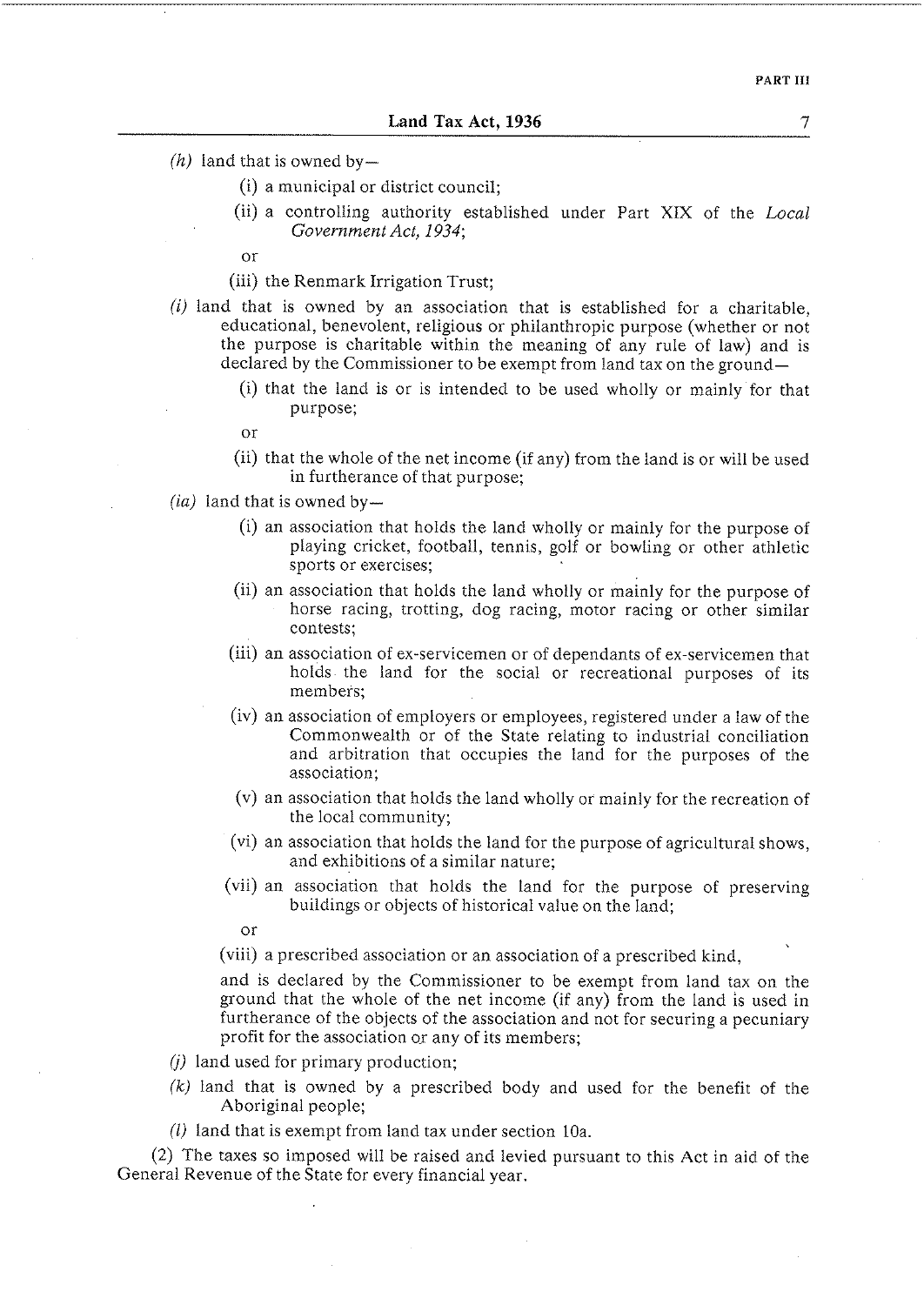(3) The taxes so imposed for a particular financial year will, subject to this Act, be calculated as at midnight on the thirtieth day of June immediately preceding that financial year on the basis of circumstances then existing.

(4) Land of the Crown, subject to any agreement for sale or right of purchase, is liable to taxation, whether that agreement or right is absolute or conditional, and whether it is capable of completion or exercise immediately or at any future time. <sup>1</sup>

(5) Nothing in this Act interferes with any exemption, by special legislation, of land from taxation.

## **Exemption of certain residential land from land tax**

**10a.** (1) Land is exempt from land tax under this section if-

*(a)* proper grounds exist for exempting the land from land tax;

and

(b) the land has been exempted from land tax in pursuance of this section and the exemption is, for the time being, in force.

(2) Where proper grounds exist upon which that land may be exempted from land tax in pursuance of this section an owner of the land may apply to the Commissioner for an exemption in respect of that land.

(3) A person shall not make any false or misleading statement or representation in an application made, or purporting to be made, under this section.

Penalty: \$1 000 or imprisonment for **3** months.

(4) The Commissioner may, if satisfied that proper grounds exist for doing so, exempt land from land tax (whether or not an application for exemption has been made).

(5) The Commissioner must, on exempting land from land tax under this section, give notice in writing to an owner of the land setting out the grounds on which the exemption is made.

 $(6)$  Where-

*(a)* a notice of exemption under subsection (5) contains a statement purporting to  $be-$ 

(i) a statement of fact;

and

(ii) a ground on which the exemption is made;

and

*(b)* the statement is inaccurate in any respect,

the owner to whom notice of the exemption was given shall, within 21 days after the date of receipt of the notice, notify the Commissioner of the inaccuracy.

## Penalty: \$500.

Expiation fee: Division 9 fee.

 $(7)$  Where-

*(a)* land has been exempted from land tax in pursuance of this section;

and

*(b)* in the opinion of the Commissioner, proper grounds for the exemption do not, or have ceased to, exist,

the Commissioner may revoke the exemption.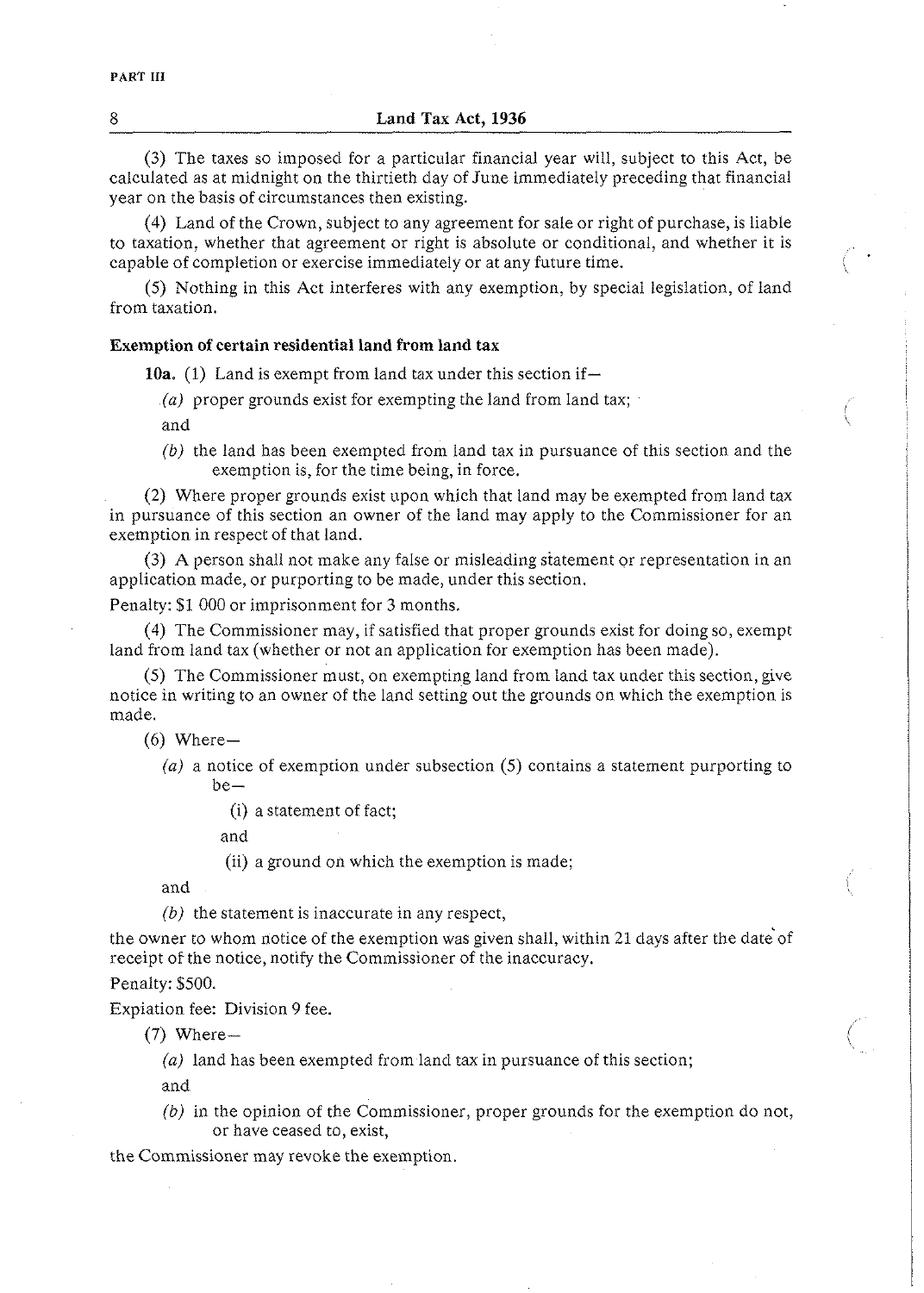## **Land Tax Act, 1936** 9

(8) Where land has been exempted from land tax in pursuance of this section, and proper grounds for the exemption cease to exist, the owner of the land shall forthwith inform the Commissioner in writing of that fact and (whether or not the Commissioner is so informed and whether or not the exemption is revoked) the land will cease to be exempt from land tax.

(9) If an owner of land fails to comply with subsection (8), the owner is guilty of an offence.

Penalty: \$500.

Expiation fee: Division 9 fee.

(10) An exemption granted in pursuance of this section is effective from a day (which may be antecedent or subsequent to the day on which it was granted) determined by the Commissioner.

(11) For the purposes of this section, proper grounds for exempting land from land tax exist if-

 $(a)$  the land is owned by-

- (i) a natural person for whom the land constitutes his or her principal place of residence (whether or not he or she is the sole owner of the land);
- (ii) a company entitled to the benefit of this section in respect of the land;
	- or
- (iii)a person entitled to the benefit of this section pursuant to subsection (12a);

and

*(bj* the criteria for the time being in force under subsection (13) are satisfied.

 $(12)$  Where-

- *(a)* the whole of the land owned by a company consists of a group of dwellings and land appurtenant to those dwellings;
- *(b)* all the issued shares of the company are owned by shareholders who acquire exclusive rights to occupy land of the company by virtue of their shareholdings in the company;

and

*(c)* each dwelling owned by the company is occupied by a shareholder in the company or a person deriving rights of occupancy from a shareholder in the company,

the company is entitled to the benefit of this section in respect of any of its land that is occupied by a shareholder (being a natural person) as his or her principal place of residence.

 $(12a)$  The owner of land comprising a retirement village is entitled to the benefit of this section in respect of so much of the land as consists of-

- *(aj* a residential unit occupied, pursuant to a residence contract, by a natural person (alone or with any other person) as his or her principal place of residence;
- (b) the land appurtenant to any such unit;

or

*(cj* a facility provided pursuant to the retirement village scheme for the exclusive use of the residents (and their guests).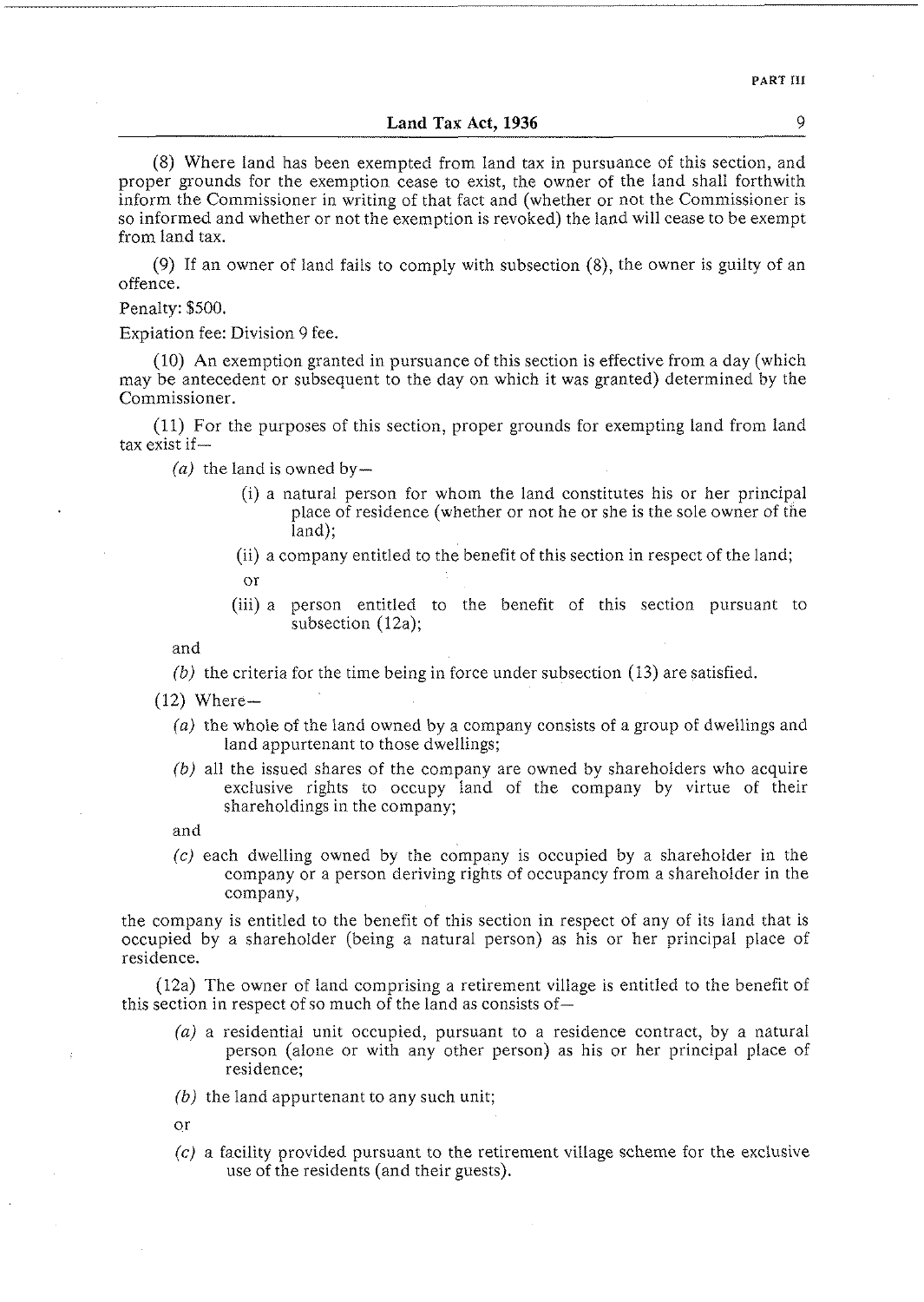(13) The Governor may, by regulation, determine criteria for the purposes of subsection  $(11)(b)$ .

(14) A notice under this section may be given personally or by post.

(15) Where an owner of land contravenes or fails to comply with a provision of this section, and, in consequence, land tax is not assessed in respect of that land during a financial year for which land tax is payable upon the land, the Commissioner may assess the land tax upon the land for that financial year at a rate not exceeding double the rate that would otherwise have been applicable.

#### **Taxable value of land**

**11.** (1) Subject to this Act, the site value of land is its taxable value.

(2) Land tax in respect of a particular financial year is calculated on the basis of determinations of site value in force under the *Valuation of Land Act, 1971,* as at midnight I on the thirtieth day of June immediately preceding the commencement of that financial year (whether the determination is actually made before, on or after that date).

(3) Where a determination of site value as in force at the date referred to in subsection (2) is corrected or amended under the *Valuation ofLand Act, 1971* (whether in pursuance of an objection, review or appeal or otherwise), the determination of site value, as corrected or amended, must be used for the calculation of land tax.

## **Scale of land tax**

**12.** (1) Subject to this section, land tax is calculated in accordance with the following table:

| Taxable Value of Land<br>Subject to Tax | Amount of Tax                                                                                                       |
|-----------------------------------------|---------------------------------------------------------------------------------------------------------------------|
| Exceeding \$80 000 but not exceeding    |                                                                                                                     |
|                                         | For every \$100 or fractional part of \$100<br>of the excess over \$80 000 of the<br>value\$0.35                    |
| Exceeding \$300 000 but not exceeding   |                                                                                                                     |
|                                         | $$770$ plus $$1.65$ for every $$100$ or<br>fractional part of \$100 of the excess over<br>\$300 000 of the value    |
|                                         | \$12 320 plus \$2.80 for every \$100 or<br>fractional part of \$100 of the excess over<br>\$1 000 000 of the value. |

(3) Except as otherwise provided by this Act, land tax is calculated on the basis of the aggregate taxable value of all land owned by the taxpayer.

 $\hat{C}$ 

(4) Where a taxpayer is liable to pay land tax in respect of land included in more than one land tax assessment, the land tax is (subject to any additional levy that affects portion only of that land) apportioned to and chargeable on the land included in the various assessments in the proportions that the taxable value of the land included in each separate assessment bears to the aggregate taxable value of all the land.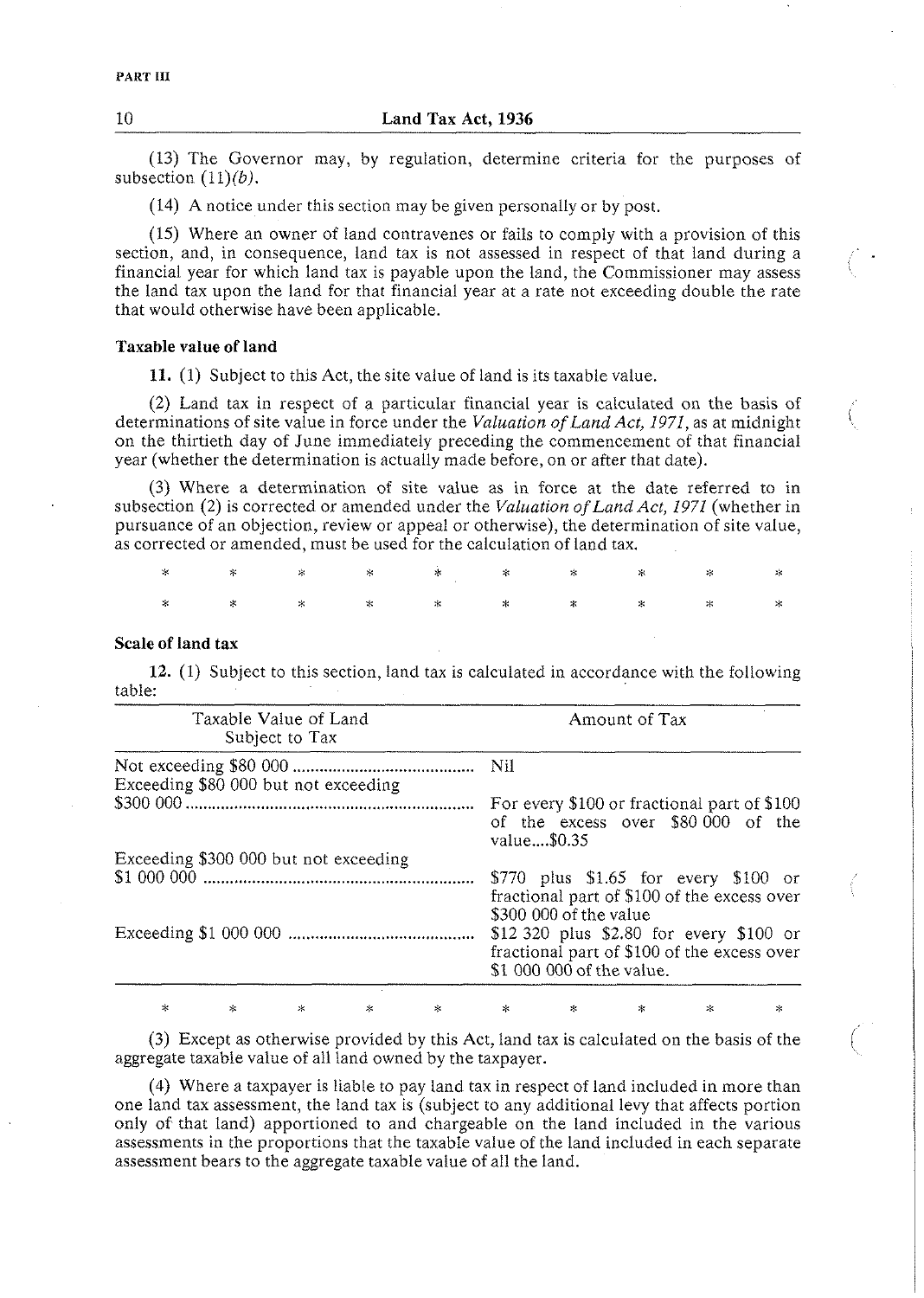|    | Land Tax Act, 1936<br>---------------------------------- |   |        |   |           |            |   |                       |   |  |  |  |
|----|----------------------------------------------------------|---|--------|---|-----------|------------|---|-----------------------|---|--|--|--|
| *  | $\gg$                                                    | * | 家      | ⋇ | $\sim$    | ×          | × | $\mathcal{H}_\bullet$ |   |  |  |  |
| ∗  | $\!\times\!$                                             | * | $\ast$ | ∗ | ×         | ⋇          | * | $\ast$                |   |  |  |  |
| л. | $\lesssim$                                               | ∗ | ∗      | ⋇ | $\approx$ | $^{\star}$ | * | ×                     | ∽ |  |  |  |

#### **Defined rural areas**

12c. The Governor may, by proclamation—

*(a)* declare any part of the State to be a defined rural area for the purposes of this Act;

or

*(b)* vary or revoke any such declaration.

## **Defined shack-site areas**

12d. (1) The Governor may, by proclamation-

*(a)* declare any part of the State to be a defined shack-site area for the purposes of this Act;

or

*(b)* vary or revoke any such declaration.

(2) A proclamation under subsection (1) is effective from a day (which may be antecedent or subsequent to the day on which it is made) determined by the Governor.

#### **Minimum tax**

**13.** Where the total amount of land tax payable by any taxpayer in respect of any year would, apart from this section, be less than \$5, no land tax is payable.

|  |  |  |  | $\begin{array}{ccccccccccccccccccccc} \ast & \times & \times & \times & \times & \times & \times & \times & \times & \times & \times \end{array}$ |  |
|--|--|--|--|---------------------------------------------------------------------------------------------------------------------------------------------------|--|
|  |  |  |  | $\begin{array}{ccccccccccccccccccccc} * & * & * & * & * & * & * & * & * & * & * & * \end{array}$                                                  |  |

## **Tax in case where there are two or more owners**

**15. (1)** Subject to subsection (la), where two or more persons are the owners of land, the same amount of land tax is payable in respect of that land as if only one person were the owner.

(la) Subsection (1) does not affect the operation of any provisions of this Act under which the value of land is aggregated, for the purpose of the assessment of tax, with the value of other land.

(2) Subject to subsections (3) and (4), where two or more persons are the owners of land, the value of that land will not be aggregated, for the purpose of the assessment of tax, with the value of-

*(a)* any land owned by any one of those persons solely in that person's own right;

or

 $(b)$  any land-

(i) owned by those persons together with some other person;

or

(ii) owned by one or more of those persons together with some other person.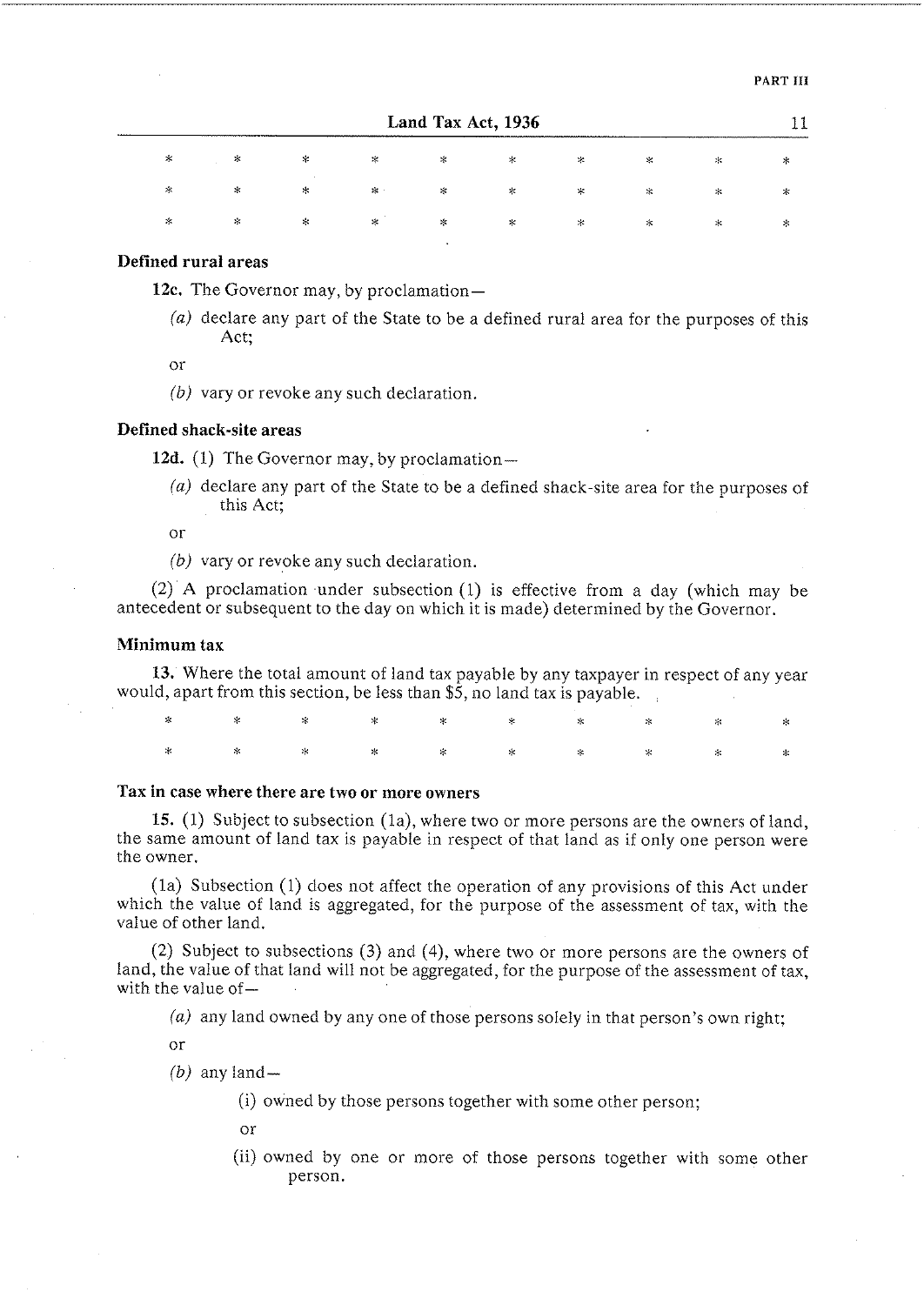(3) Where there are in relation to land different persons who fall into two or more of the following categories:

- (a) legal owner of the land;
- *(b)* equitable owner of the land;
- *(c)* prospective owner of the land;
- $(d)$  lessee of the land under a perpetual lease or a shack-site lease;
- *(e)* occupier of the land in a defined shack-site area,

the Commissioner may treat the person or persons who fall within any one of those categories as the sole owner or owners of the land.

- $(4)$  Where  $-$ 
	- (a) land is held in trust;
	- *(b)* notice of the trust is given in accordance with the regulations;

and

*(c)* the legal owner or the prospective owner is the taxpayer in respect of the land,

the value of the land will not be aggregated for the purpose of calculation of tax with the value of other land owned by that taxpayer unless that other land is held in trust for the same beneficiary.

(5) Where two or more trustees own land separately, but subject to the same trust, the Commissioner may treat any one or more of those trustees as the owner or owners of all the land subject to that trust.

- $(6)$  In this section-
	- "equitable owner" in relation to land means a person who is an owner of the land by virtue of a trust (not being a trust arising by operation of law in consequence of a contract to purchase or acquire an estate or interest in the land):
	- "legal owner" in relation to land means a person who is an owner of the land by virtue of a vested legal estate or interest in the land:
	- "prospective owner" in relation to land means a person who is an owner of the land by virtue of being entitled to purchase or acquire an estate or interest in the i \* **C C** \* **:i** i **C** \* *I;* land.

|  |  |  |  | $\begin{array}{ccccccccccccccccccccccccccccc} \ast & \times & \times & \times & \times & \times & \times & \times & \times & \times & \times \end{array}$ |  |
|--|--|--|--|-----------------------------------------------------------------------------------------------------------------------------------------------------------|--|
|  |  |  |  |                                                                                                                                                           |  |

12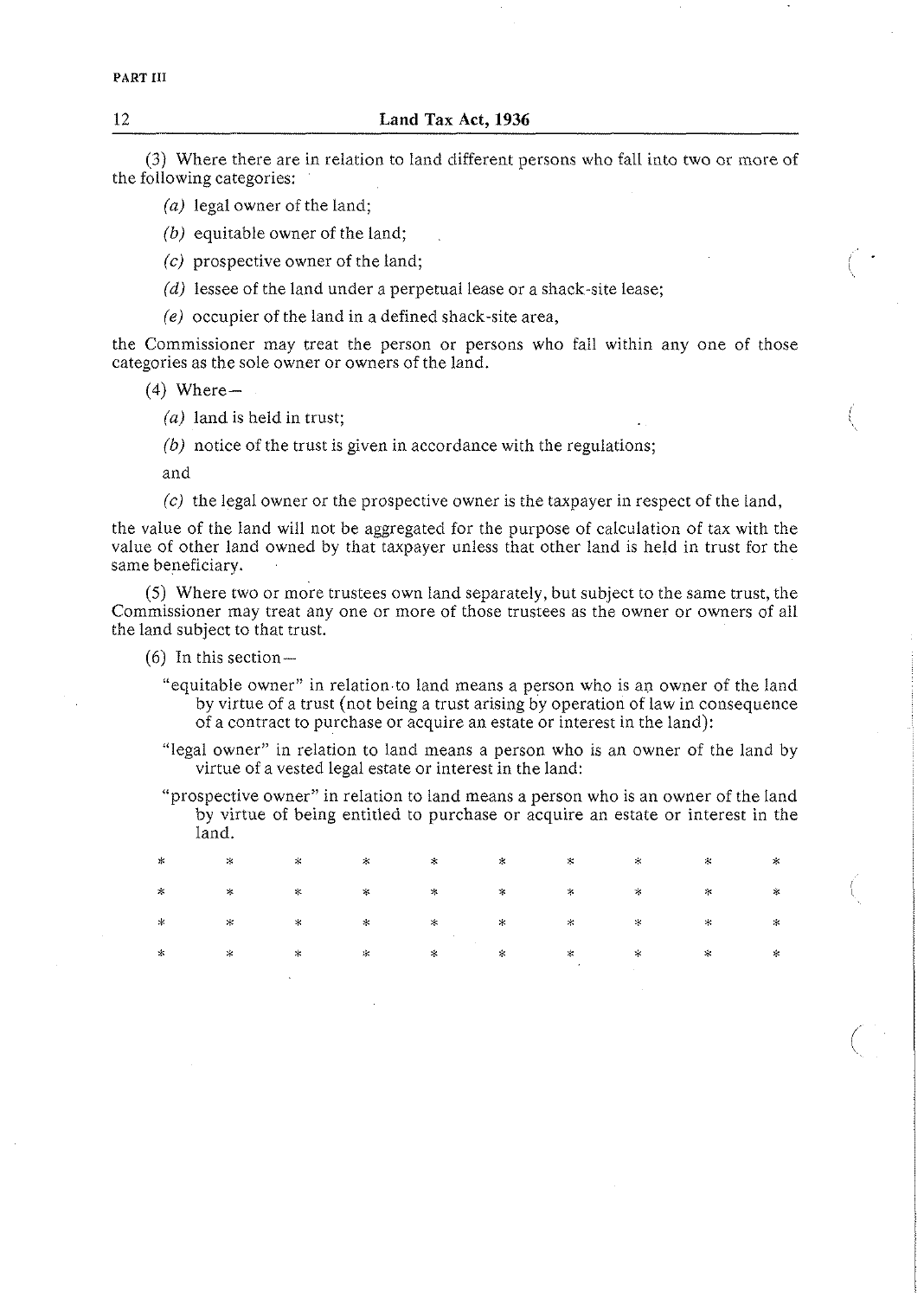|                                         |               |               |                | Land Tax Act, 1936 |            |            |                    |               | 13           |  |  |  |  |
|-----------------------------------------|---------------|---------------|----------------|--------------------|------------|------------|--------------------|---------------|--------------|--|--|--|--|
| PART IV                                 |               |               |                |                    |            |            |                    |               |              |  |  |  |  |
| LIABILITY AND DISTRIBUTION OF LIABILITY |               |               |                |                    |            |            |                    |               |              |  |  |  |  |
| $\mathbf{x}$                            | $\ast$        | $\mathcal{L}$ | $\approx$      | $\lesssim$         | $\lesssim$ | $\leq$     | $\lesssim$         | $\approx$     | $\star$      |  |  |  |  |
| $\sim$                                  | $\star$       | $\mathcal{M}$ | $\lesssim$     | $\mathcal{R}$      | \$г        | $\star$    | $\star$            | $\sim$        | $\sim$       |  |  |  |  |
| $\star$                                 | $\times$      | $\!\times\!$  | $\pm$          | $\mathcal{N}$      | *          | ∗          | $\star$            | $\lesssim$    | $\geq$       |  |  |  |  |
| $\frac{1}{2}$                           | $\geq$        | $\mathcal{H}$ | $\lesssim$     | $\mathbf{x}$       | $\lesssim$ | $\lesssim$ | $\mathbf{x}$       | 氺             | $\mathbf{x}$ |  |  |  |  |
| $\star$                                 | $\mathcal{R}$ | $\mathcal{H}$ | $\mathcal{H}$  | $\chi$             | $\star$    | *          | $\prec$            | $\chi$        | $\lesssim$   |  |  |  |  |
| $\pm$                                   | $\ast$        | $\geq$        | $\mathbb{R}^d$ | $\star$            | $\star$    | ∗          | $\approx$          | $\star$       | $\star$      |  |  |  |  |
| $\lesssim$                              | $\lesssim$    | $\lesssim$    | $\mathbf{x}_i$ | $\mathbf{x}$       | $\ast$     | $\approx$  | $\dot{\mathbf{x}}$ | $\ddot{\ast}$ | $\lesssim$   |  |  |  |  |
| $\ast$                                  | $\prec$       | $\mathbf{x}$  | $\mathbb{R}$   | $\propto$          | $\ast$     | $\ast$     | $\propto$          | $\ast$        | $\propto$    |  |  |  |  |
|                                         |               |               |                |                    |            |            |                    |               |              |  |  |  |  |

*Liability to Tax* 

#### **Liability to land tax**

**31.** Subject to this Act, an owner of land is liable for land tax levied in respect of that land.

## **Change of ownership**

**32.** (1) Subject to this Act, no land and no person assessed for land tax is relieved of a charge or liability for land tax in respect of a particular financial year by reason of a change in the ownership of the land, or any other event, occurring after the commencement of the financial year.

(2) The Commissioner may refuse to recognize any change in the ownership of any land until the amount of the tax on that land, together with fines and interest (if any), have been paid.

(3) The Commissioner may refuse to recognize any change in the ownership of any land where notice of that change of ownership has not been given as required by the regulations.

(4) Where the Commissioner refuses to recognize a change in the ownership of any land, the person who is recognized by the Commissioner as the owner of the land remains the taxpayer in respect of the land.

#### **Taxpayers representative capacity**

**33.** (1) Subject to this Act, the following are taxpayers in their representative capacity:

(a) an agent of a person permanently or temporarily absent from the State;

(b) a trustee, executor, administrator, guardian, manager or receiver.

(2) Subject to this Act, a person who is a taxpayer in a representative capacity is, in respect of land that is held or managed by the person in that capacity, liable under this Act as if that person were the beneficial owner of the land.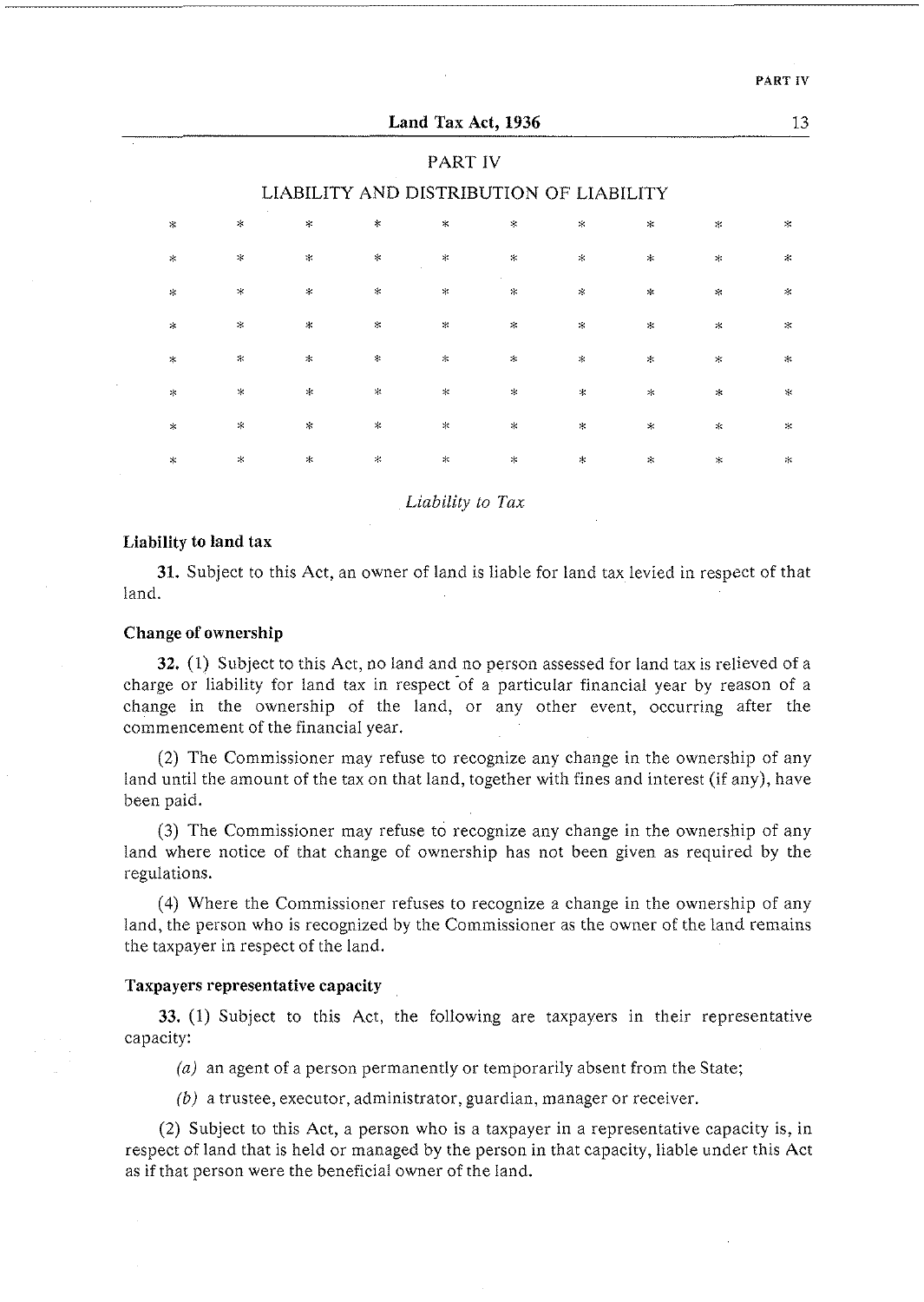#### *Distribution of Burden of Taxation*

#### **Liability for tax to be joint and several**

**34.** Where there are two or more taxpayers in respect of the same land, they are jointly and severally liable to pay land tax in respect of that land.

 $\left($ 

#### **Distribution of burden**

**35.** (1) The burden of the land tax will be distributed between the taxpayers in the relative proportions of the value of their interests in the land taxed.

(2) A taxpayer who has paid land tax in respect of land is entitled to recover from every other taxpayer in respect of the same land a proper proportion of the amount paid.

\* \* \* \* \* \* :\* \* **X** \*

#### **Indemnity to taxpayer in representative capacity**

**40.** A taxpayer who pays tax in a representative capacity is entitled-

 $\star$ 

- (a) to recover the amount paid from those beneficially entitled to the land;
- or
- *(b)* to retain the amount of the payment from money that comes into his or her hands in the representative capacity.

**Contracts, etc., to evade land tax** 

ż

**42.** (1) Where a contract, agreement or arrangement entered into in writing or verbally (whether before or after the commencement of the *Land Tax Act Amendment Act, 1977)* has or purports to have the purpose (whether as the main or a subsidiary purpose) of in any way directly or indirectly-

- *(a)* altering the incidence of land tax;
- *(b)* relieving any person from liability to pay land tax, or reducing any such liability;

or

*(c)* defeating, evading or avoiding any obligation or liability imposed by this Act,

the Commissioner may, by notice in writing given personally or by post to the parties treat that contract, agreement or arrangement as void for the purposes of this Act.

(2) Where the Commissioner has, in pursuance of this section, treated a contract, agreement or arrangement as void for the purposes of this Act, it will be presumed, in any legal proceedings, in the absence of proof to the contrary, that the purpose of the contract, agreement or arrangement is such as would attract the operation of this section.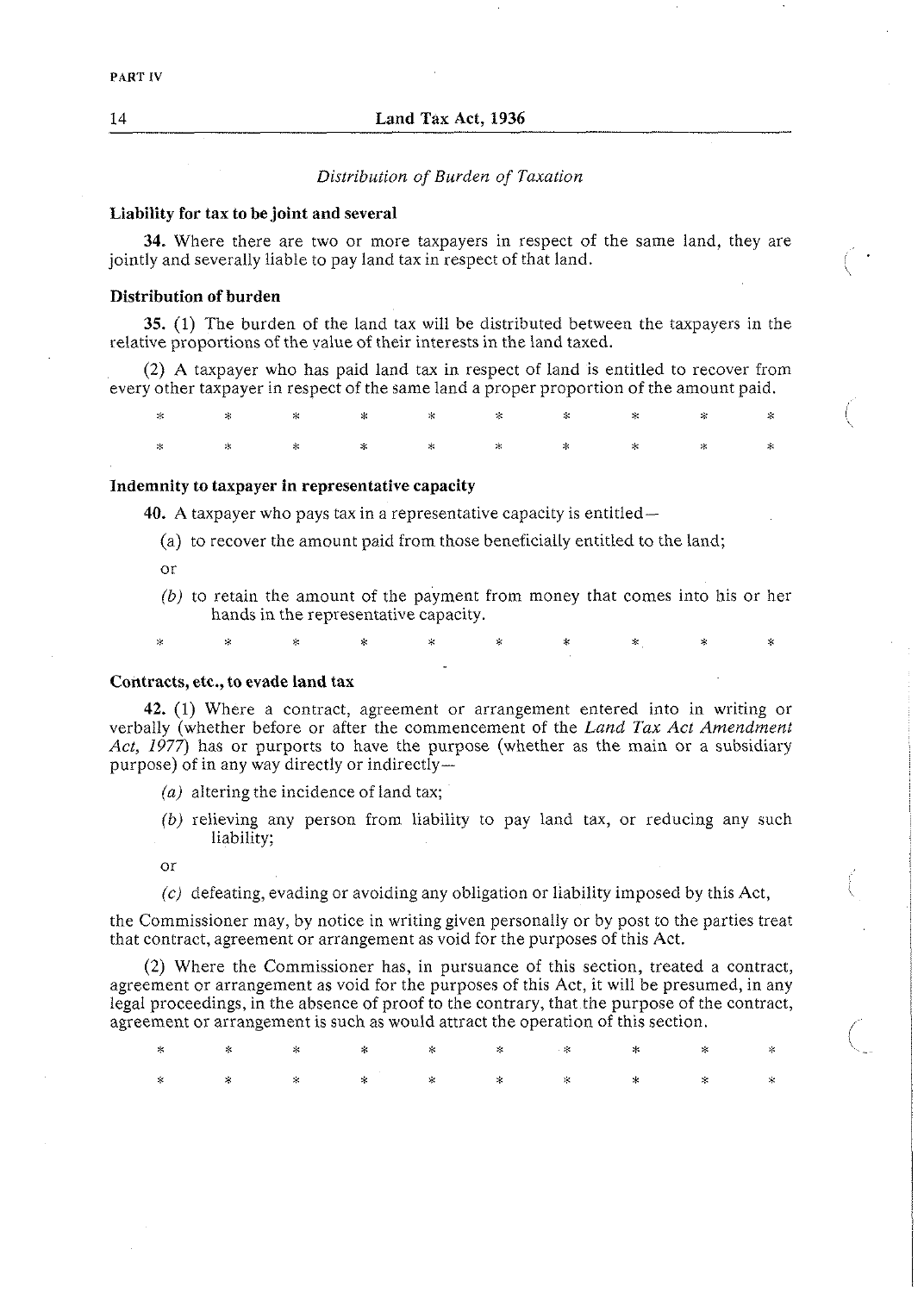## PART VI

## COLLECTION AND RECOVERY OF TAX

## *Time for Payment*

## **Time for payment of tax**

**56.** (1) Land tax is due and payable 30 days after the service of a particular notice showing the amount payable.

(2) When the Commissioner has reason to believe that a taxpayer may leave Australia before the tax for which the taxpayer is, or is to be, liable will be due and payable, the tax becomes due and payable on such date as the Commissioner fixes and notifies to the taxpayer.

 $\star$ ý.

#### **Request for detailed statement of tax claim**

**56a.** The Commissioner must, upon receipt of a request in writing made by a taxpayer, render a full and detailed statement of the taxpayer's liability to pay the amount of tax shown in a particular notice.

## **Power of Commissioner to extend time for payment**

**57.** The Commissioner may, if sufficient reason is shown, postpone the day upon which any land tax will become due and payable.

#### **Fines for unpaid land tax**

**58.** (1) If land tax is unpaid after it falls due, the amount of the land tax will be increased as follows:

- *(a)* if the land tax is unpaid at the expiration of 30 days from the date on which it fell due—by a fine of 5 per cent of the amount in arrears;
- (b) if the land tax is unpaid at the expiration of 6 months from the date on which it fell due-by a fine of 10 per cent of the amount of arrears, in addition to the fine specified in paragraph  $(a)$ ;
- $(c)$  if the land tax is unpaid at the expiration of 12 months from the date on which it fell due-by a fine of 10 per cent of the amount of arrears, in addition to the fines specified in paragraphs *(a)* and (b).

(2) For the purposes of subsection (I), the amount of any fine under this section increasing unpaid land tax is to be disregarded in determining the amount of land tax in arrears.

(3) The Commissioner may, for any proper reason, remit a fine under this section wholly or in part.

## **Postponement and remission of tax in cases of hardship**

**58a.** (1) Where the Commissioner is satisfied upon application by a taxpayer that the payment of land tax in respect of any financial year would cause hardship to that taxpayer the Commissioner may postpone the payment of that land tax or any portion of that land tax.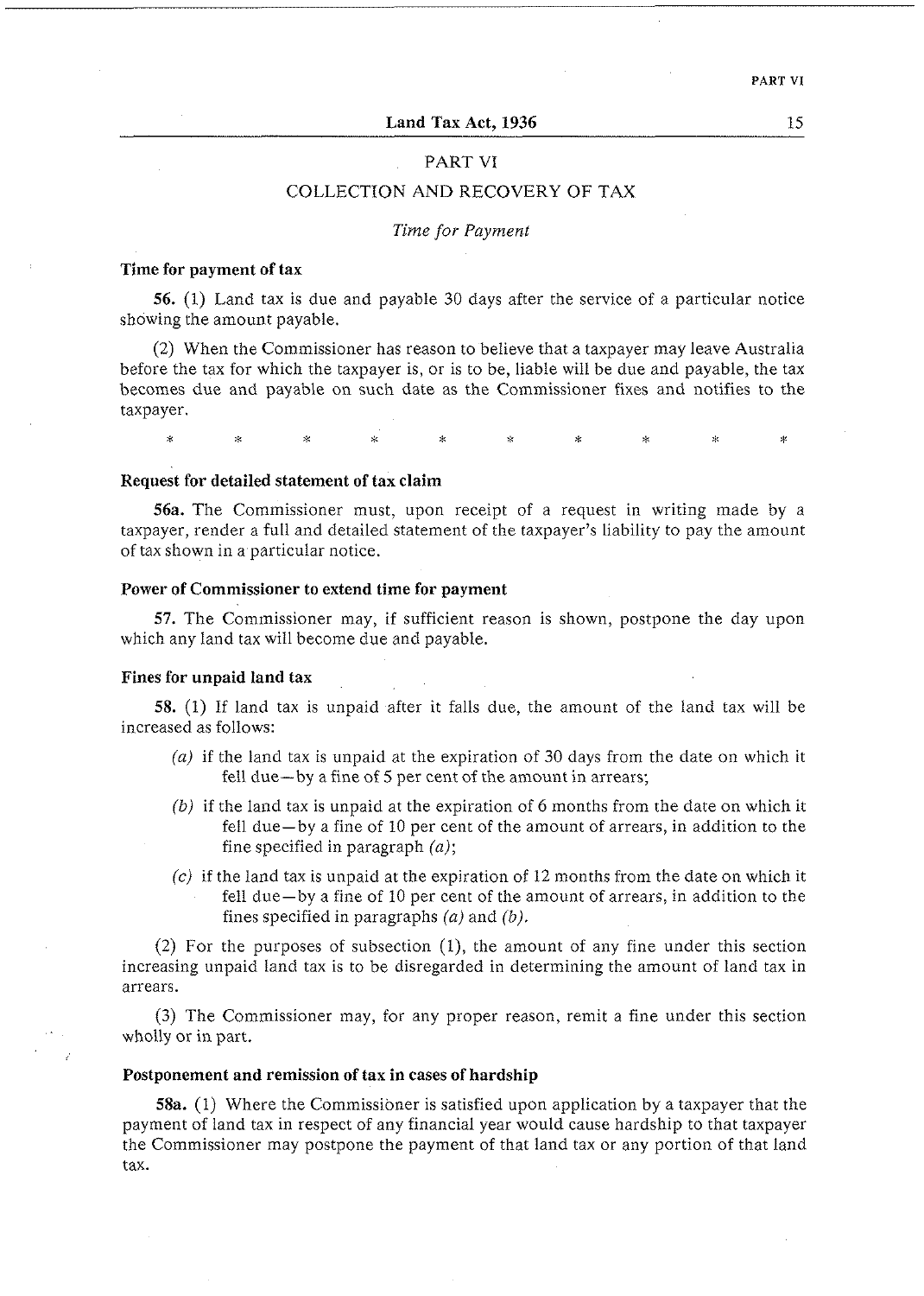(2) The Commissioner may, if of the opinion that by reason of any change in the financial circumstances of a taxpayer land tax of which payment has been postponed under this section may be paid without hardship, require the taxpayer forthwith to pay the land tax or a portion of it.

(3) Any land tax of which payment has been postponed under this section remains a first charge upon the land taxed and is recoverable forthwith by the Commissioner, in the event of any change in the ownership of the land, from any person liable to pay the tax, and, in the event of the death of the taxpayer, from the personal representatives of the taxpayer.

(4) No penalty for late payment of tax is incurred in respect of any period for which payment of the tax has been postponed.

| ∗      | $\mathbb{R}^n$ | $\mathbb{R}$ | $\ast$ | ∗                 | $\sim$  | ∗      | * | 岑 | ⋇ |
|--------|----------------|--------------|--------|-------------------|---------|--------|---|---|---|
| $\ast$ | ∗              | -88          | *.     | ⋇                 | $\cdot$ | $\ast$ | × | ⋇ | ⋇ |
|        |                |              |        | Recovery of Taxes |         |        |   |   |   |

### *Recovery of land tax* **as** *a debt*

59. (1) If tax is in arrears, it may be recovered as a debt due to the Commissioner.

(2) The taking of proceedings for the recovery of tax under subsection (1) does not prevent the Commissioner from proceeding under any other provision of this Act for the recovery of the tax.

(3) If it appears from a valuation roll under the *Valuation of Land Act, 1971,* that the defendant in proceedings for the recovery of tax under this Act was the owner of the land in respect of which the tax was assessed, it will be presumed in the absence of proof to the contrary that the defendant is liable to pay the tax.

> Q.  $\mathbf{x}$

#### *Power to collect tax* **from** *persons owing money to taxpayer*

**61.** (1) The Commissioner may by notice in writing (a copy of which must be forwarded to the taxpayer to the last place of address known to the Commissioner) require-

- *(a)* any person from whom money is due or may become due to a taxpayer;
- (b) any person who holds, or may subsequently hold, money for or on account of a taxpayer;
- $(c)$  any person who holds or may subsequently hold money on account of some other person for payment to a taxpayer;

or

 $\star$ 

*(d)* any person having authority from some other person to pay money to a taxpayer,

to pay forthwith, or upon the money becoming due or being held, or within such further time as the Commissioner allows the money or so much of it as is sufficient to pay the land tax due by the taxpayer and the interest and costs (if any) imposed by this Act or any court in respect of any omission or offence against this Act.

(2) A person who fails to comply with a notice under this section is guilty of an offence.

Penalty: \$100.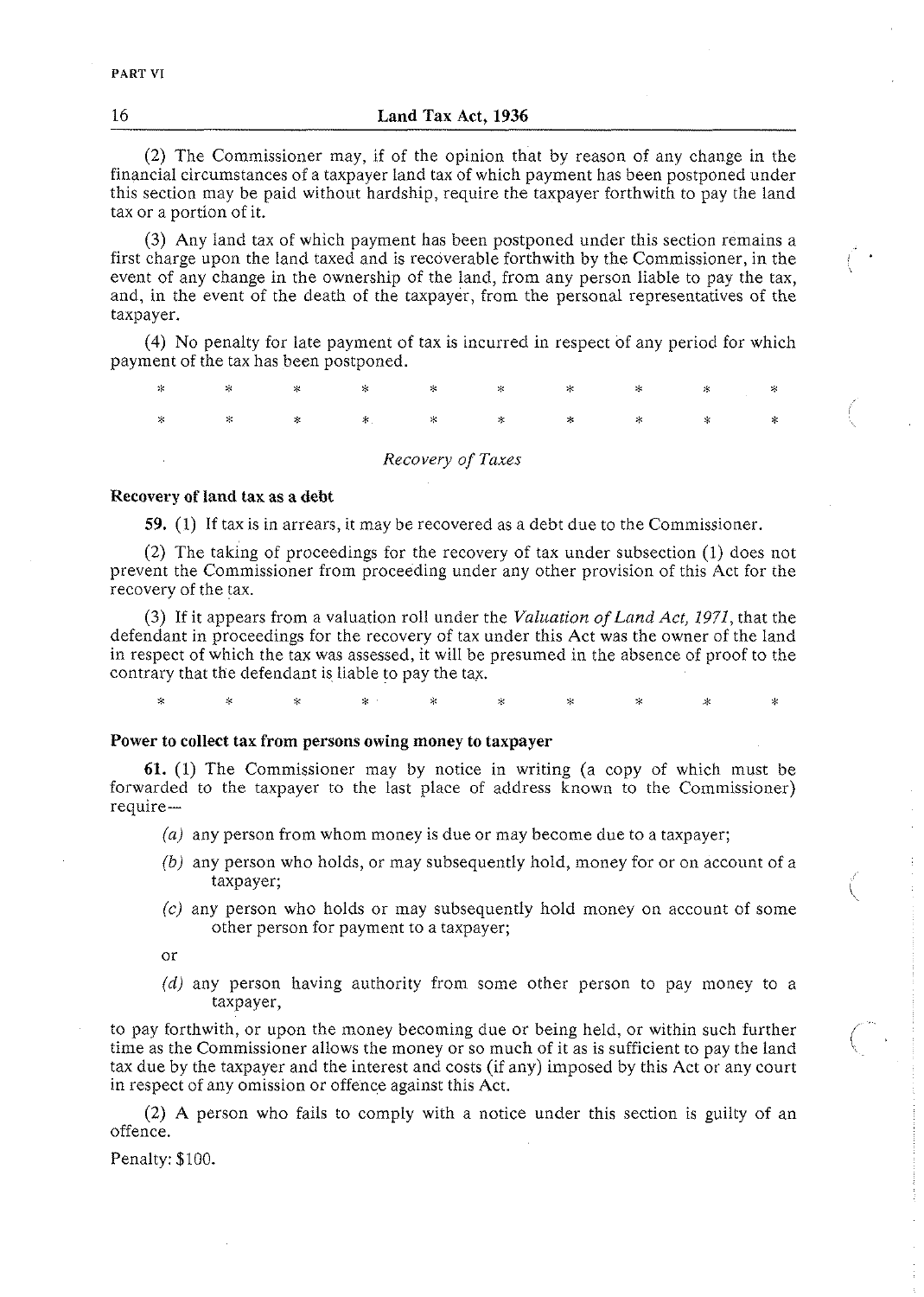*(3)* Where the amount payable by a person to whom a notice under subsection (1) has been given is less than the amount of land tax and interest due by the taxpayer, that person shall pay to the Commissioner in reduction of that tax and interest the amount payable by that person to the taxpayer.

*(4) A* person making a payment under this section is entitled to indemnity from the taxpayer in respect of that payment.

(5) If the land tax and interest are paid before any payment is made under this section, the Commissioner must forthwith give notice of the payment to the person to whom the notice under subsection *(1)* was given.

#### **Notice of intention to let or sell**

**62.** (1) If land tax is in arrears for six months or more, the Commissioner may have a notice published in the *Gazette-* 

- *(a)* specifying the land in respect of which the tax is payable;
- *(b)* specifying the amount of the tax in arrears;

and

(c) stating that if the tax is not paid within three months of the date of the notice the Commissioner will let the land, or apply to the Supreme Court for an order for sale of the land.

*(2)* If at the expiration of three months from the date of a notice published under subsection (1) any part of the tax remains in arrears the Commissioner may-

(a) let the land;

or

- *(b)* apply to the Supreme Court for an order for the sale of the land.
- (3) The Supreme Court may, on an application under subsection  $(2)(b)$ -
	- *(a)* make an order for the sale of the land;

and

*(b)* give directions as to how the proceeds of sale are to be dealt with.

*(4)* Subject to any directions of the Supreme Court under subsection **(3),** where land is leased or sold in pursuance of this section the proceeds will be applied by the Commissioner towards the payment of the arrears of tax and the costs of proceeding under this section and any surplus must be paid to the person beneficially entitled to the land or, if the land has been sold, to the person who was beneficially entitled to the land prior to the sale.

#### **Transfer of land to the Crown**

**65.** Where land is unencumbered except by a liability to pay land tax, the Commissioner may, on behalf of the Crown, accept a transfer of an estate in fee simple in the land in satisfaction of the liability for land tax.

## **Land tax to be a first charge on land**

**66.** Subject to this Act, tax is, until payment, a first charge on the land subject to the tax.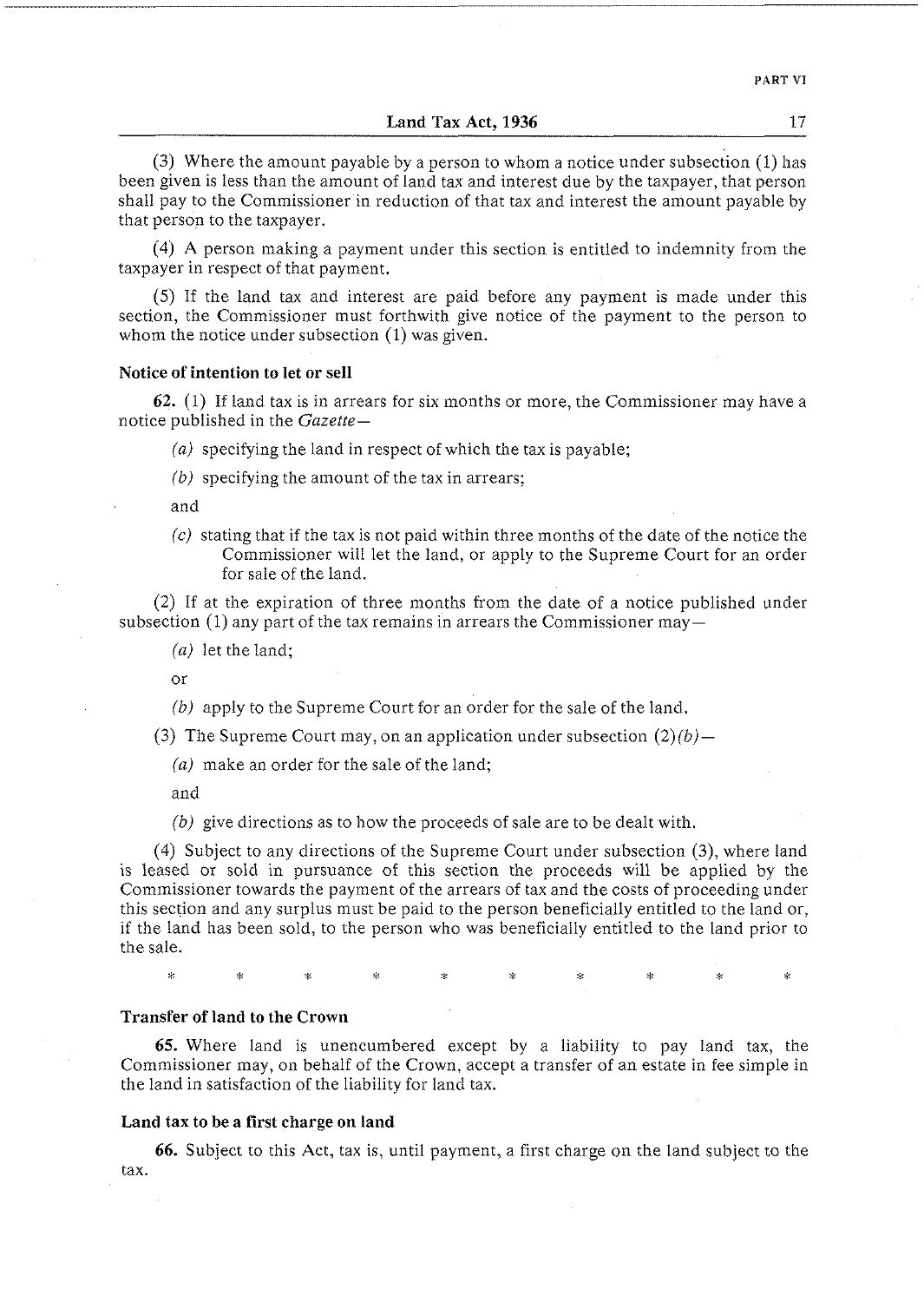## **Certificates in respect of liability to land tax**

**66a.** (1) Upon application by the purchaser of any land, or the purchaser's agent, and payment of the prescribed fee, the Commissioner may issue a certificate showing the amount (if any) of tax that is, or will be, payable under this Act in respect of the land on a specified date ("the relevant date").

(2) Where the Commissioner is unable to calculate exactly the amount referred to in subsection (I), the Commissioner may make an estimate of that amount.

 $\left(\begin{array}{c}\right. & \cdot \end{array}$ 

**(3)** Where the land in respect of which an application is made under this section is only part of the land included in a land tax assessment, the certificate referred to in subsection (1) must relate to the whole of the land comprised in the assessment.

- $(4)$  Where-
	- *(a)* the amount (if any) stated in a certificate given under this section is paid within a period specified in the certificate;

or

(b) the certificate indicates that no amount is or will be payable,

the purchaser and the purchaser's successors in title are released from any liability to land tax that accrued in respect of the land before the relevant date, and no such liability is or remains a charge upon the land after it becomes vested in the purchaser.

## **No statute of limitation to apply**

**67.** No statute of limitation bars or affects any action or remedy for recovery of tax.

#### **Alterations to valuations or assessments of tax**

**68.** (1) The right of the Commissioner to recover tax under this Act is not suspended or delayed by an objection, review or appeal in relation to a valuation under the *Valuation of* Land *Act, 1971,* and the Commissioner may recover tax on the assumption that the valuation is correct, but if any alteration to a valuation affecting the amount of land tax payable in respect of any land is made under that Act (whether in consequence of an objection, review or appeal, or otherwise) the Commissioner must refund to the taxpayer any excess tax recovered, or may recover any additional tax, recoverable on the basis of the altered valuation, as arrears.

(2) Subject to this section, the Commissioner may (whether or not an application for amendment of the assessment has been made) amend an assessment of tax by making such alterations or additions as are necessary to ensure its completeness and accuracy.

(3) An amendment may be made under this section-

- *(a)* where an application by a taxpayer under this section is made within three years after the service of notice of the assessment or an amendment to ihe assessment and the taxpayer has supplied to the Commissioner within that period or such further period as the Commissioner may allow all information required for the purpose of deciding the application—at any time;
- *(b)* where the Commissioner is of the opinion that a taxpayer has attempted to evade the payment of land tax—at any time;
- *(c)* in any other case-within three years after the service of notice of the assessment or of an amendment to the assessment.

(4) Where an amendment to an assessment has been made in accordance with this section and a period of more than three years has elapsed since the service of notice of the original assessment, any further amendment of the assessment must, subject to this section, be limited to the subject matter of the prior amendment.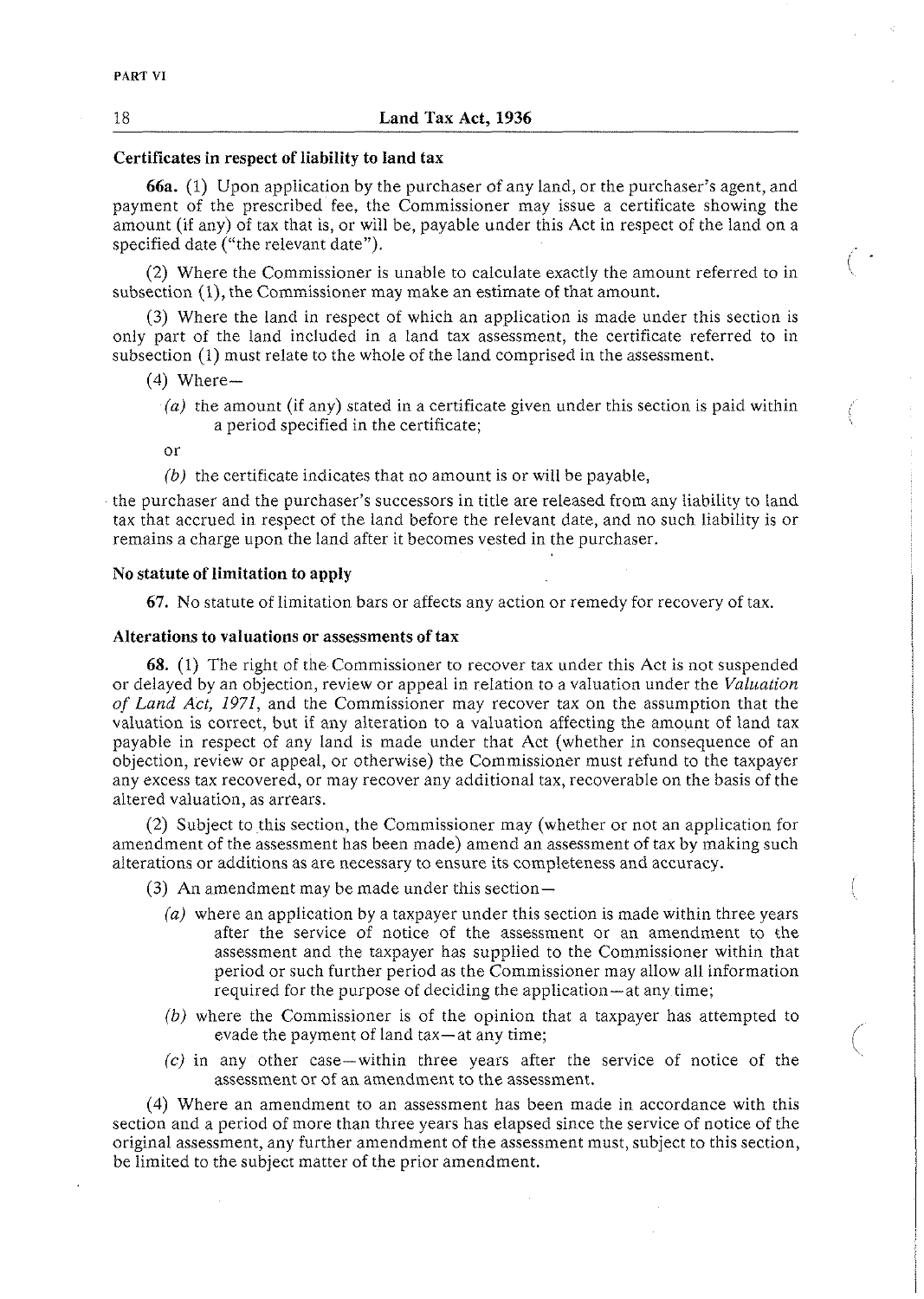(5) Where the amendment to an assessment has the effect of imposing any fresh liability, or increasing an existing liability, the taxpayer is liable to pay the difference between the tax (if any) already paid under the assessment and the tax that is to be paid according to assessment as amended.

(6) Where an alteration in an assessment has the effect of reducing the taxpayer's liability the Commissioner must refund any tax overpaid.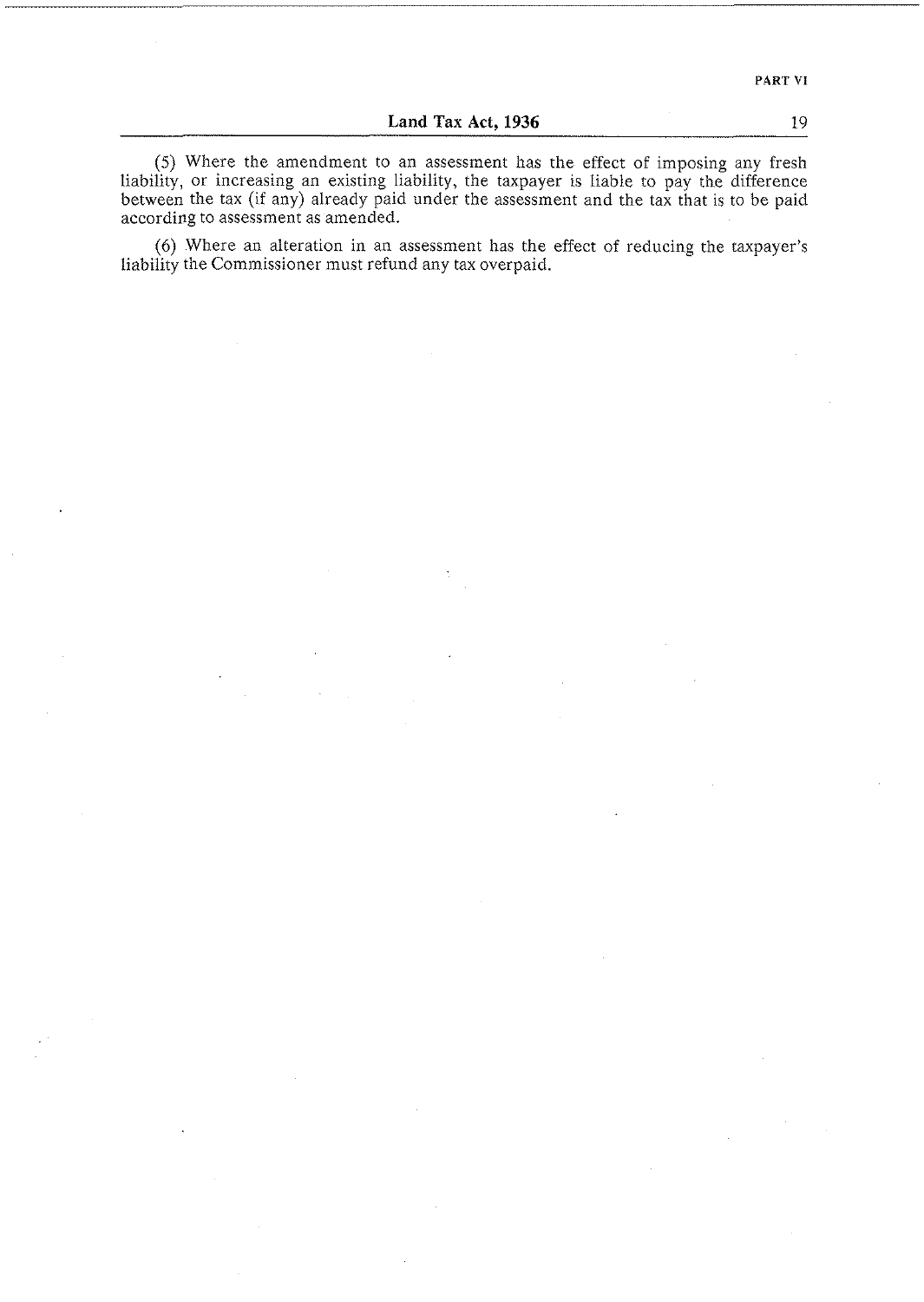## PART VII

### MISCELLANEOUS

## **Objections**

**68a.** (1) A person who is aggrieved by  $-$ 

- (a) a decision of the Commissioner as to whether land is or is not land used for primary production;
- *(b)* any decision of the Commissioner under section 10;

or

*(c)* a decision of the Commissioner under section 42 to treat a contract, agreement or arrangement as void for the purposes of this Act,

may, within 30 days after receiving notice of the decision of the Commissioner, lodge with the Treasurer an objection in writing that sets out in detail the grounds of the objection.

(2) The Treasurer may, after consideration of the grounds of an objection under this section-

*(a)* uphold the decision of the Commissioner and dismiss the objection;

or

*(b)* reverse or vary the decision of the Commissioner.

(3) A decision of the Treasurer under this section is final and without appeal, and may not be called in question in any legal proceedings.

#### **Appeal**

**68b.** (1) Subject to this section, a person who is aggrieved by a decision of the Commissioner, under section 42, to treat a contract, agreement or arrangement as void for the purposes of this Act, may appeal against that decision to a Local Court of Full Jurisdiction.

(2) An appeal under subsection (1) must be instituted within 30 days after the appellant receives notice, either personally or by post, of the decision of the Commissioner.

(3) An appeal under subsection (1) is limited to a decision of the Commissioner which involves a question of law.

(4) In any appeal under subsection (1), the Local Court may-

- (a) dismiss the appeal;
- *(b)* reverse or vary the decision appealed against;
- $(c)$  make any order as to costs or any other matter that the justice of the case requires.

(5) A decision of the Local Court under this section is final and without appeal and \. may not be called into question in any legal proceedings.

#### **Tax recoverable**

**68c.** (1) The right of the Commissioner to recover any land tax under this Act is not suspended or delayed by an objection or appeal under this Act.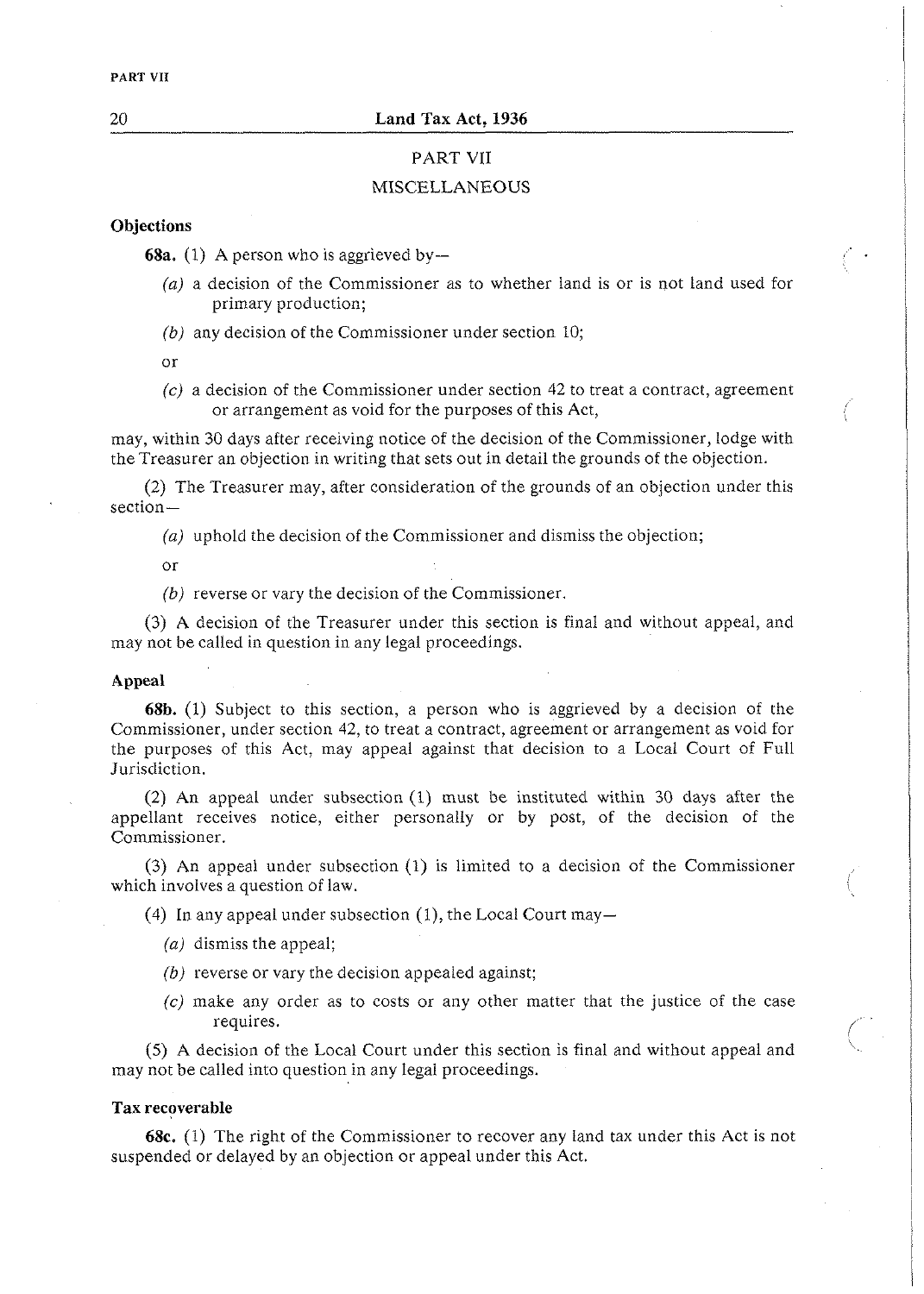(2) Where the amount of any land tax is reduced or increased in consequence of an objection or appeal under this Act, the Commissioner must refund to the taxpayer any excess paid, or may recover from the taxpayer any additional tax payable, as the case may require.

Ċ,

#### **Powers of inspection and inquiry**

**73.** (1) The Commissioner or a member of the Commissioner's staff may, for the purposes of this Act-

- (a) enter premises and inspect and take extracts from, or make copies of, any books or documents in the premises that appear relevant to the assessment of land tax;
- $(b)$  require the occupier of any land to disclose the name of the owner of the land.
- (2) A person who-
	- **((1)** hinders the Commissioner or a member of the Commissioner's staff in the exercise of powers conferred by subsection (1);
	- or
	- $(b)$  refuses or fails to disclose the name of the owner of land or intentionally gives an incorrect name when required to disclose the name under subsection (I),

is guilty of an offence.

Penalty: \$200.

## **Commissioner may cause a person to be examined before a local court**

74. (1) A local court constituted of a magistrate may, on the. application of the Commissioner, summon a person-

(a) to appear for examination before the court on a question relevant to the administration of this Act;

or

š.

 $(b)$  to produce documents or other records before the court.

(2) A person summoned to appear for examination under subsection  $(1)(a)$  is liable to answer all questions relevant to the matter under investigation put by or on behalf of the Commissioner.

s.

(4) Any person who wilfully gives false evidence on being examined under this section is guilty of perjury.

(5) The proceedings under this section must be conducted privately.

## **Evidence**

75. (1) The production of the *Gazette* containing-

(a) a notice purporting to be published by the Commissioner under this Act;

or

 $(b)$  a notice of the appointment of an officer under this Act,

is conclusive evidence of that publication or appointment.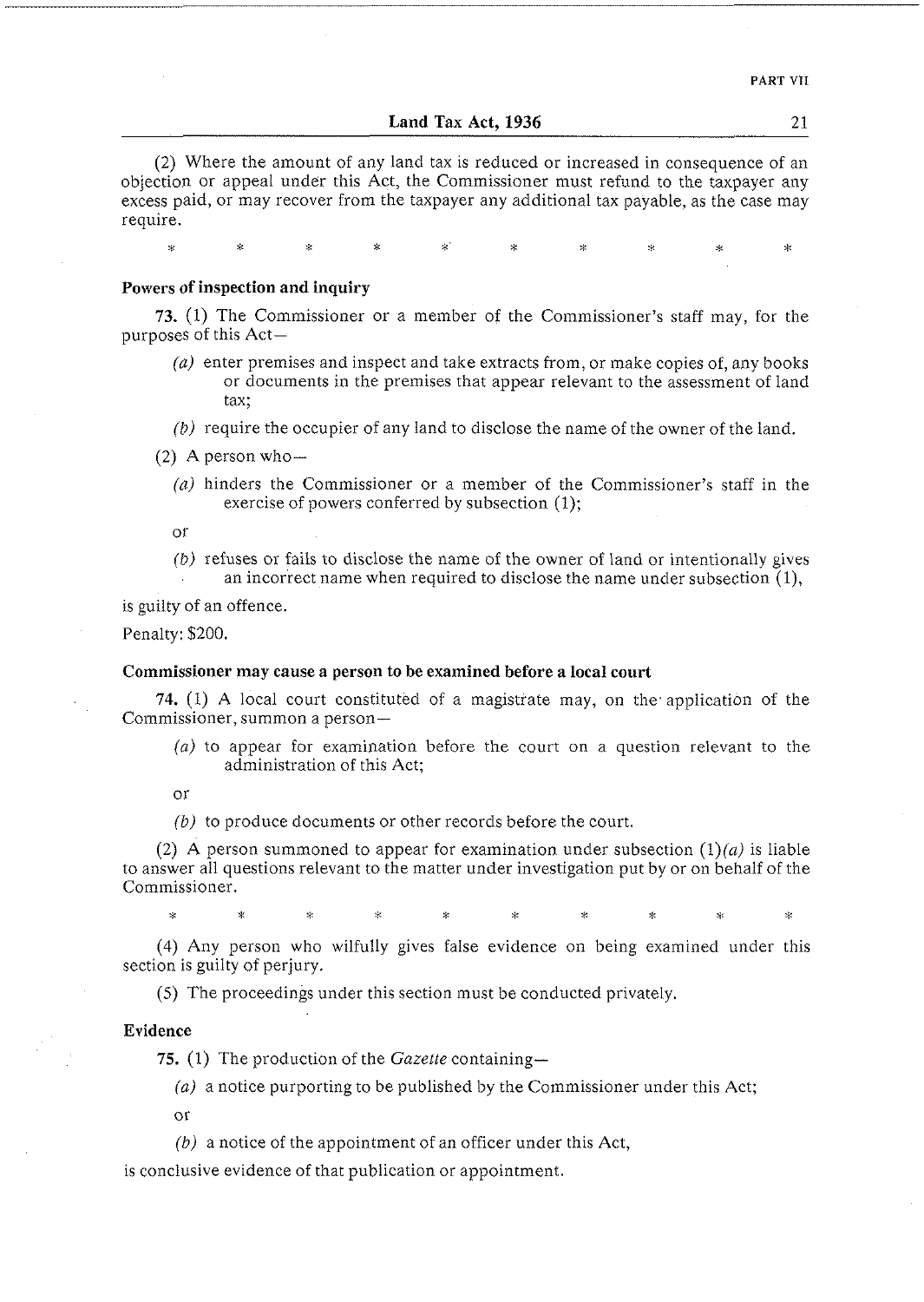(2) In any proceedings for the recovery of tax, an apparently genuine clocument purporting to be under the hand of the Commissioner and to certify that-

(a) the Commissioner is satisfied that a notice in specified terms showing the amount of tax payable by the defendant was posted to the defendant at a specified address; , . and <sup>I</sup>

(b) in the ordinary course of post the notice would have reached the address to which it was posted on or before a specified day,

is conclusive evidence of the service of the notice on the defendant on the day so specified unless the defendant proves-

 $(c)$  that the notice was sent to an incorrect address;

and

 $(d)$  that-

(i) the Commissioner had notice of the correct address;

or

(ii) the fact that the Commissioner did not have notice of the correct address was not attributable to any wrongful act or omission on the defendant's part.

## **Summary procedure**

**76.** The offences constituted by this Act are summary offences.

## **Prosecution may be commenced within three years**

77. A prosecution for any offence against this Act may be commenced at any time within three years after the date on which the offence is alleged to have been committed.

**<sup>X</sup>**\* \* \* \* \* \* \* **<sup>X</sup>**>%

## **Regulations**

**80.** (1) The Governor may make regulations for the purposes of this Act.

(2) Any such regulation may impose a penalty not exceeding \$100 for breach of a regulation.

**X X** \* \* **X** \* **:L** \* :? \* , \* **X** \* \* **X** \* \* :p i\$ \*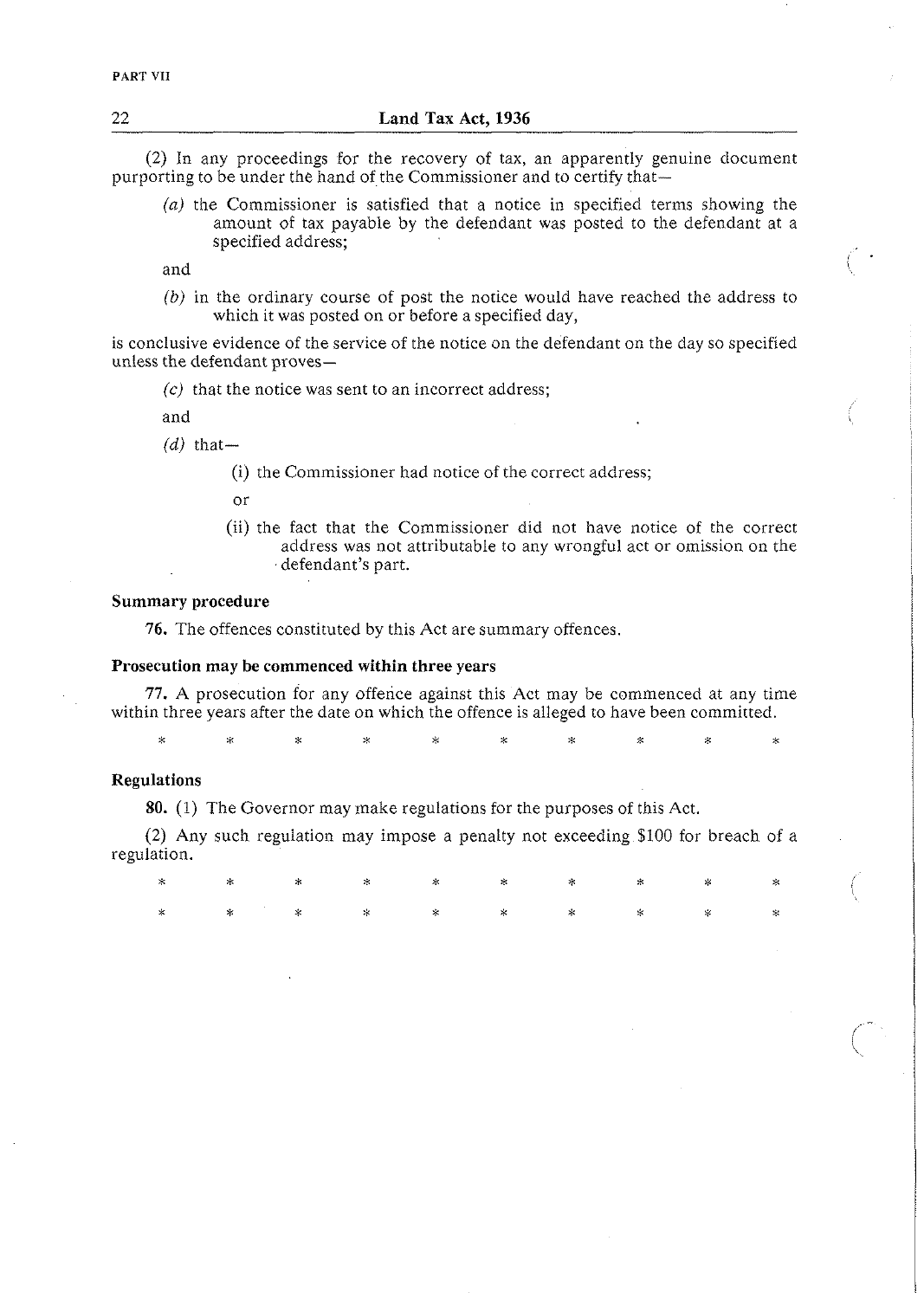#### **Land Tax Act, 1936** 23

#### **APPENDIX 1**

#### LEGISLATIVE HISTORY

Repeals

The *Land Tax Act, 1936,* repealed the following Acts:

*Taxation Act, 1927 Taxarion Amendment Act, 1927 Taxation Act Amendment Act, 1929 Taxation Act, 1930 Land Tar Act, 1931 Taxation Act, 1933 Taxation Acl, 1934 'Taxation Acl, 1935* 

#### Legislative History

- Legislative history prior to 3 February 1976 appears in marginal notes and footnotes inciudcd in the consolidation of this Act contained in Volume 5 of The Public General Actsof South Australia 1837-1975 at page 575.
- Certain textual alterations were made to this Act by the Commissioner of Statute Revision when preparing the reprint of the Act that incorporated all amendments in force as at 18 May 1987. A schedule of these alterations was laid before Parliament on 6 August 1987.
- Legislative history since 3 February (entries in bold type indicate amendments incorporated since the last reprint) is as follows:

Section 1: Sections 2 and 3: Section 4(1):

Section 4(2): Section 4a: Section **h:**  Section 7: Section 7a: Sections 8 and 9: Section  $10(1)$ :

Section  $10(3)$ :<br>Section  $10(4)$  and (5): Section 10a: Section  $10a(4)$  and  $(5)$ : Section  $10a(6)$ : Section  $10a(9)$ : Section  $10a(10)$ Section  $10a(11)$ : Section  $10a(12)$ :<br>Section  $10a(12a)$ : Section 11: Section 11a: Section 11b: Section 12: Section  $12(1)$ :

Section  $12(2)$ :<br>Section  $12(5)$ :

Section 12a:

- amended by 62. 1986,s. 7 (Sched.) repealed by 62. 1986. s. 7 (Sched.) amended by 62. 1986. s. 7 (Sched.) definition of "business of primary production" amended by 79, 1982, s. 3;<br>definition of "the Commissioner" substituted by 62, 1986, s. 7 (Sched.)<br>definition of "contribution" repealed by 62, 1986, s. 7 (Sched.) definition of "contributor" repealed by 62. 1986. s. 7 (Sched.) definition of "declared rural land" substituted by 41, 1976, s. 3; repealed by 29. 1981. nom<br>9(a) definition of "liquidator" amended by 62, 1986, s. 7 (Sched.)<br>definition of "the metropolitan area" substituted by 80, 1983, s. 3; repealed by<br>d4, 1990, s. 3<br>definition of "owner" amended by 62, 1986, s. 7 (Sched.); 48, 1 definition of "regulation" deleted in pursuance of the *Acts Republication Act, 1967*<br>definition of "retirement village" inserted by 72, 1987, s. 3<br>definition of "returns" amended by 62, 1986, s. 7 (Sched.) definition of "shack site lease" inserted by 18. 1989, s. 3(c) definition of "site improvements" repealed and definition of" site value" inserted in its place by 29, 198i. s. 9(d) definition of "'I'reasurer" repealed by 62, 1986. s. 7 (Sched.) definition of"unimproved value" repealed by 29, 1981, s. 9(e) repealed by 29, 1981, s. 9(f)<br>substituted by 62, 1986, s. 7 (Sched.)<br>repealed by 62, 1986, s. 7 (Sched.)<br>substituted by 2, 1987, s. 4<br>inserted by 2, 1987, s. 4 repealed by 62, 1986, s. 7 (Sched.)<br>amended by 41, 1976, s. 4; 32, 1977, s. 3(a)-(c); 61, 1979, s. 3(a); 79, 1982, s. 4; 62, 1986,<br>ss. 3,7 (Sched.)<br>repealed by 32, 1977, s. 3(d); inserted by 61, 1979, s. 3(b) amended by 62, 1986, s. 7 (Sched.) inserted by 61. 1979. s. 4 substituted by 62. 1986. s. 7 (Sched.) amended by 62, 1986,s. 7 (Sched.);71,1992,s. **3(1)** (Sched.) substituted by 62. 1986, s. 7 (Sched.); 71,1992,s. **3(1)** (Sched.) amended by 62, 1986, s. 7 (Sched.) amended by 79, 1982, s. 5(a), (b); 62, 1986, s. 7 (Sched.); 72, 1987, s. 4(a)<br>amended by 62, 1986, s. 7 (Sched.)<br>inserted by 79, 1982, s. 5(c); substituted by 72, 1987, s. 4(b) substituted by 61, 1979, s. 5; amended by 29, 1981, s. 10; substituted by 62, 1986, s. 4<br>amended by 61, 1979, s. 6; 29, 1981, s. 11; repealed by 62, 1986, s. 4<br>repealed by 41, 1976, s. 5<br>amended by 41, 1976, s. 6; 32, 1977 substituted by 63, 1988, s. 3(a); 48, 1989, s. 4(a); 44, 1990, s. 4(a); amended by 46, 1991, s. 3; substituted by 50, 1992, s. 4
- 
- 

repealed by 44, 1990, s. 4(a)<br>substituted by 72, 1987, s. 5; 63, 1988, s. 3(b); 48, 1989, s. 4(b); repealed by 44, 1990, **<sup>c</sup>**4/h)

amended by 32, 1977, s. 5; 61, 1979, s. 7; 29, 1981, s. 12; 79, 1982, s. 6; 79, 1985, s. 4; repealed by 62, 1986, s. 6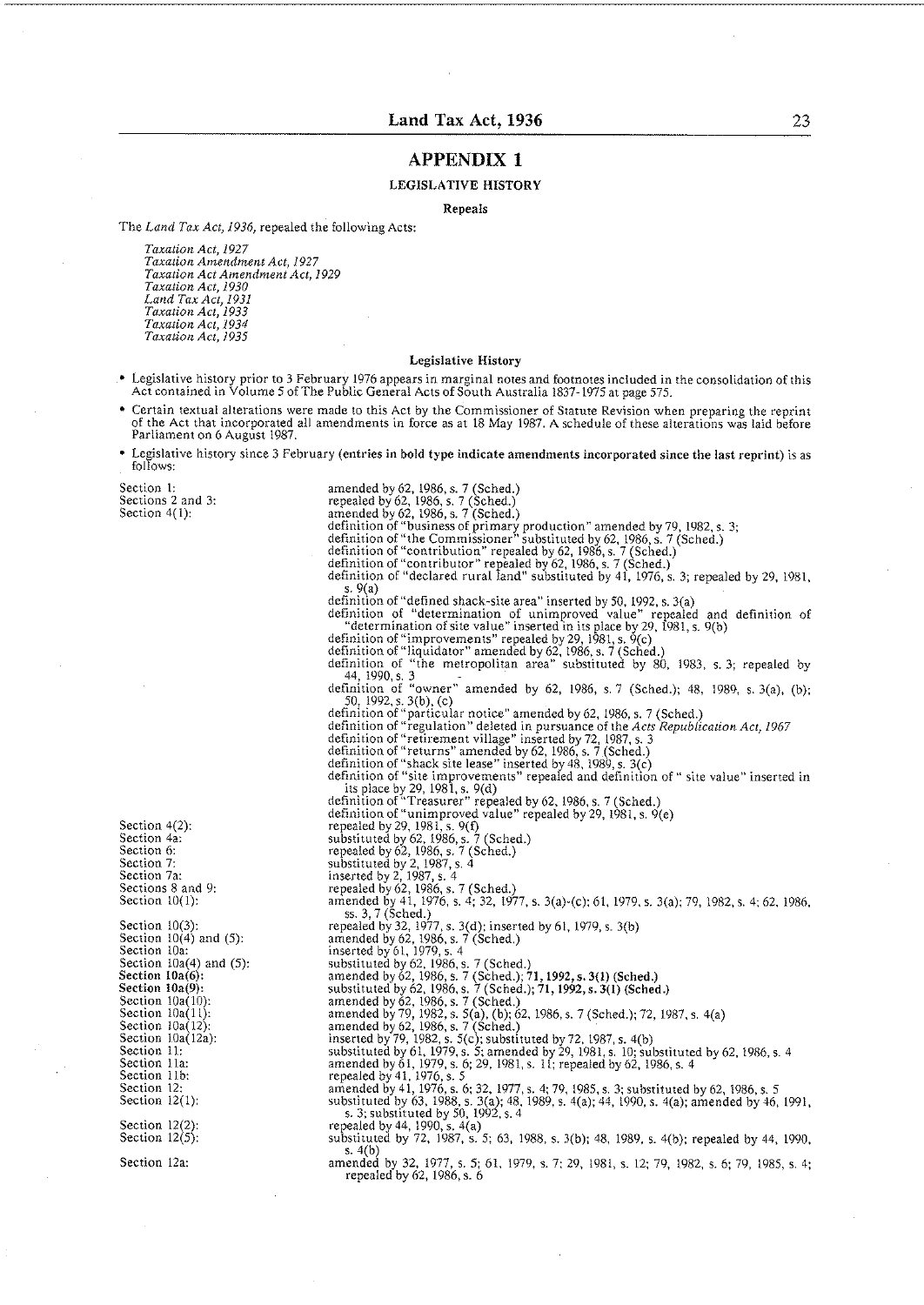Section 12c: Section I2d: Section 13(1): Section 13(2);<br>
Section 15(1);<br>
Section 15(1a);<br>
Section 15(2);<br>
Section 15(3);<br>
Section 15(4) - (6);<br>
Section 16; Section 19:<br>Section 32(1):<br>Section 32(2): Section 33: Section 34: Section 35(2): Section 36: Sections  $37 - 39$ : Section 40: Section 41: Section 42: Section 42(1): Sections 43 and 44:<br>Section 56(1a) and (1b):<br>Section 56(2) and (3): Sections 56a and 57: Section 58: Section 58a(l), (2) and (4): Section 58b: Section 59: Section  $61(1)$ :<br>Section  $61(2)$  and (4):<br>Section  $61(5)$ :<br>Section  $62$ : Sections 63 and 64: Section 65: Section 66: Section 66a: Section 66a: Section 66a(4): Section  $68(1)$ : Section 68(2):<br>Section 68(3) and (4):<br>Section 68(5): Section  $68(6)$ : Section 68a: Section 68a(1): Sections 68b and 68c: Sections 69 - 72: Section 73: Section 74(1) and (2): Section 76: Section 77: Sections 78 and 79: Section 80: Section 81:

The first schedule:

amended by 41, 1976, s. 7; 32, 1977, s. 6; 29, 1981, s. 13; substituted by 62, 1986, s. 7 (Sched.) inserted by 50, 1992. s. 5 amended by 79, 1985, s. 5(a); redesignated as s. 13(1) in pursuance of the *Acts* Republication Act, 1967<br>amended by 79, 1985, s. 5(b); repealed by 78, 1986 (Sched. 5)<br>amended by 79, 1982, s. 7(a); substituted by 62, 1986, s. 7 (Sched.) inserted by 79. 1982, s. 7(b) substituted by 79. 1982, s. 7(c): amended by 62. 1986, s. 7 (Sched.) Inserted by 79, 1982, s. 7(c); amended by 50, 1992, s. 6 inserted by 79, 1982. s. 7(c) repealed by 79, 1982, s. 8 repealed by 62, 1986, s. 7 (Sched.)<br>amended by 79, 1982, s. 9; substituted by 62, 1986, s. 7 (Sched.)<br>amended by 62, 1986, s. 7 (Sched.) amended by 79, 1982, s. 10; substituted by 62, 1986, s. 7 (Sched.)<br>substituted by 79, 1982, s. 11<br>substituted by 62, 1986, s. 7 (Sched.) amended by 79, 1982, s. 12; repealed by 62, 1986, s. 7 (Sched.)<br>repealed by 62, 1986, s. 7 (Sched.) substituted by 62, 1986, s. 7 (Sched.)<br>amended by 79, 1982, s. 13; repealed by 62, 1986, s. 7 (Sched.)<br>substituted by 32, 1977, s. 7<br>amended by 62, 1986, s. 7 (Sched.) repealed by 32, 1977, s. 7 repealed by 29, 1981, s. 14 redesignated as s. 56(1) and (2) respectively in pursuance of the *Acts Republication Act, 1967*  amended by 62, 1986, s. 7 (Sched.) substituted by 62, 1986. s. 7(Sched.); 46, 1991, s. 4 amended by 62, 1986, s. 7 (Sched.) amended by 55, 1977, s. '); repealed by 78, 1986 (Sched. 5) substituted by 62, 1986, s. 7 (Sched.) amended by 62,1986, s. 7 (Sched.) substituted by 62. 1986. s. 7 (Sched.) amended by 62, 1986,s. 7 (Sched.) substituted by 62, 1986, s. 7 (Sched.)<br>repealed by 62, 1986, s. 7 (Sched.)<br>substituted by 62, 1986, s. 7 (Sched.)<br>amended by 79, 1982, s. 14; substituted by 62, 1986, s. 7 (Sched.)<br>came into operation 8 December 1983: *Gaz* inserted by 79. 1982, s. 15 amended by 62, 1986, s: 7 (Sched.) amended by 88. 1984. s. 8(1) (Sched. Pt. I) substituted by 70, 1982, s. 16; 62, 1986, s. 7 (Sched.) substituted by 79, 1982, s. 16 inserted by 79, 1982, s. 16: amended by 62, 1986, s. 7 (Sched.) inserted by 79. 1982,s. 16 inserted by 32. 1977, s. 8 amended by 62. 1986, s. 7 (Sched.) inserted by 32, 1977, s. 8 repealed by 62, 1986, s. 7 (Sched.)<br>substituted by 62, 1986, s. 7 (Sched.)<br>substituted by 62, 1986, s. 7 (Sched.)<br>repealed by 62, 1986, s. 7 (Sched.) substituted by 62, 1986, s. 7 (Schéd.)<br>inserted by 41, 1976, s. 8; amended by 62, 1986, s. 7 (Sched.)<br>substituted by 62, 1986, s. 7 (Sched.)<br>amended by 62, 1986, s. 7 (Sched.)<br>repealed by 62, 1986, s. 7 (Sched.) substituted by 62, 1986, s. 7 (Sched.)<br>repealed by 62, 1986, s. 7 (Sched.)<br>repealed by 62, 1986, s. 7 (Sched.)